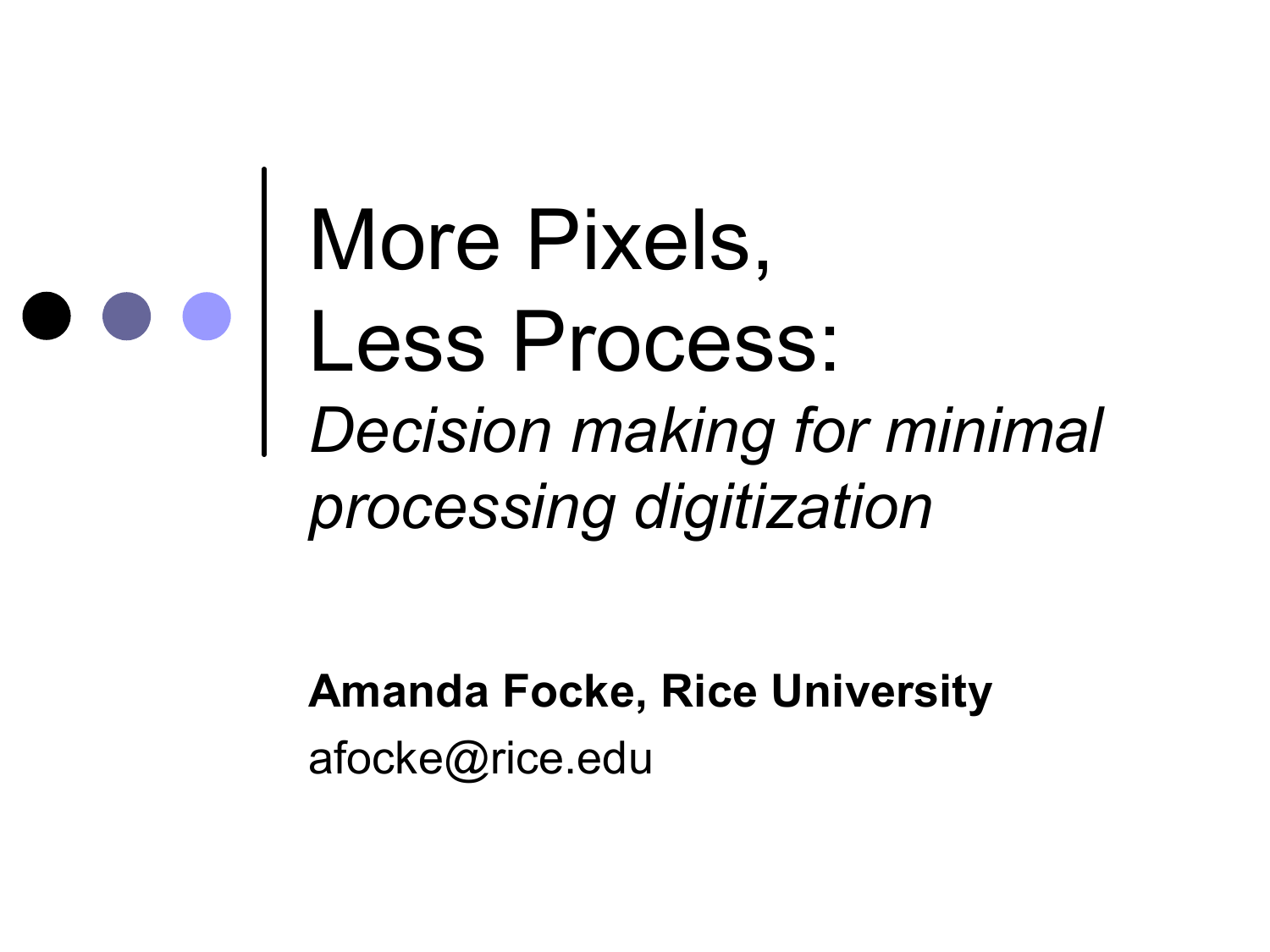# ooo Trends

- ¢ Increasing numbers of archives are putting the Meissner-Greene Minimal Processing ("MPLP") approach into practice for processing collections.
- ¢ Expectations that materials be made available on-line only grow.

What we think of as "proper digitization" processes are at odds with the MP-LP approach. *…But what is "proper"?*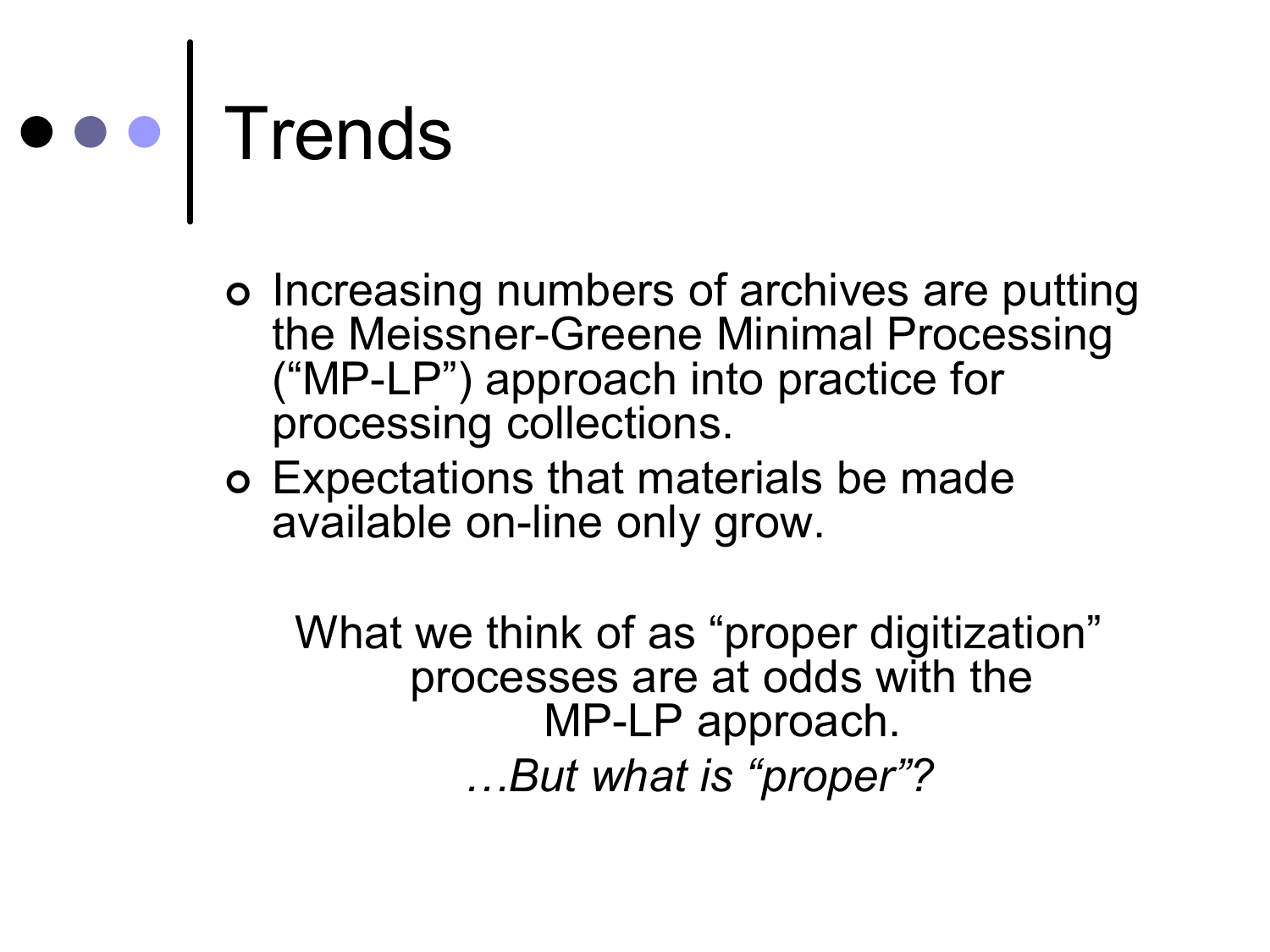## ACRL Top 10 Assumptions for the future of academic libraries

Top ranked assumption:

*" There will be an increased emphasis on digitizing collections, preserving digital archives, and improving methods of data storage and retrieval.* "

http://www.ala.org/ala/acrl/acrlpubs/crlnews/backissues2007/april07/tenassumptions.cfm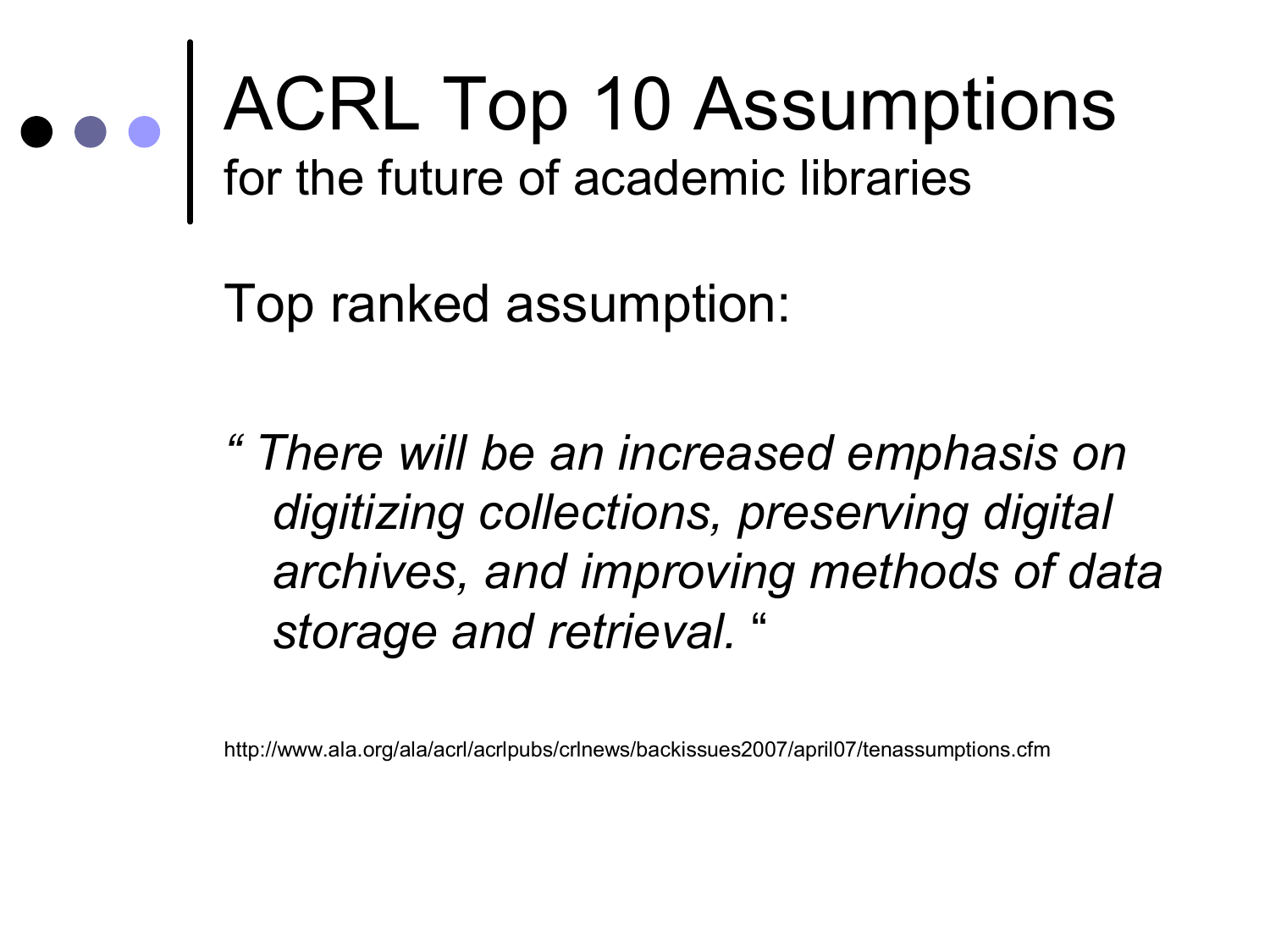# Assumption goes on to say:

- ¢ "Academic libraries have an opportunity to make their unique collections available to the world in *unprecedented ways*.
- ¢ In fact, the digitization of unique print collections may emerge as *one of the primary missions* of academic libraries in the 21st century.
- ¢ Librarians should collaborate with disciplinary colleagues in the curation of data as part of the research process. "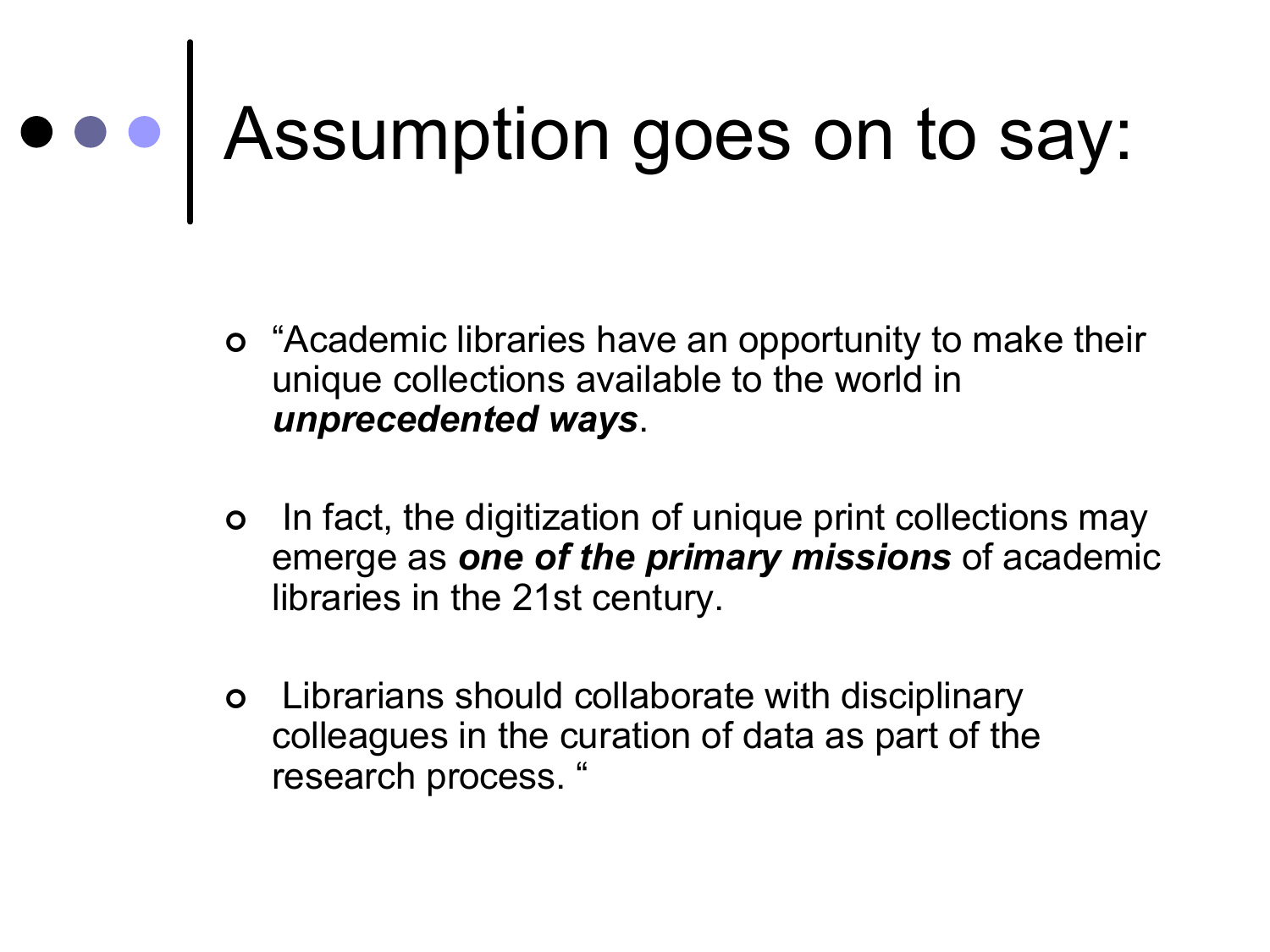### **Part I:** Decision factors for selecting specific materials for digitization

## **Part II:** Choosing a digitization approach

*Our main focus for today is really Part II, but your thought process for Part I can help you determine your repository's digitization approach.*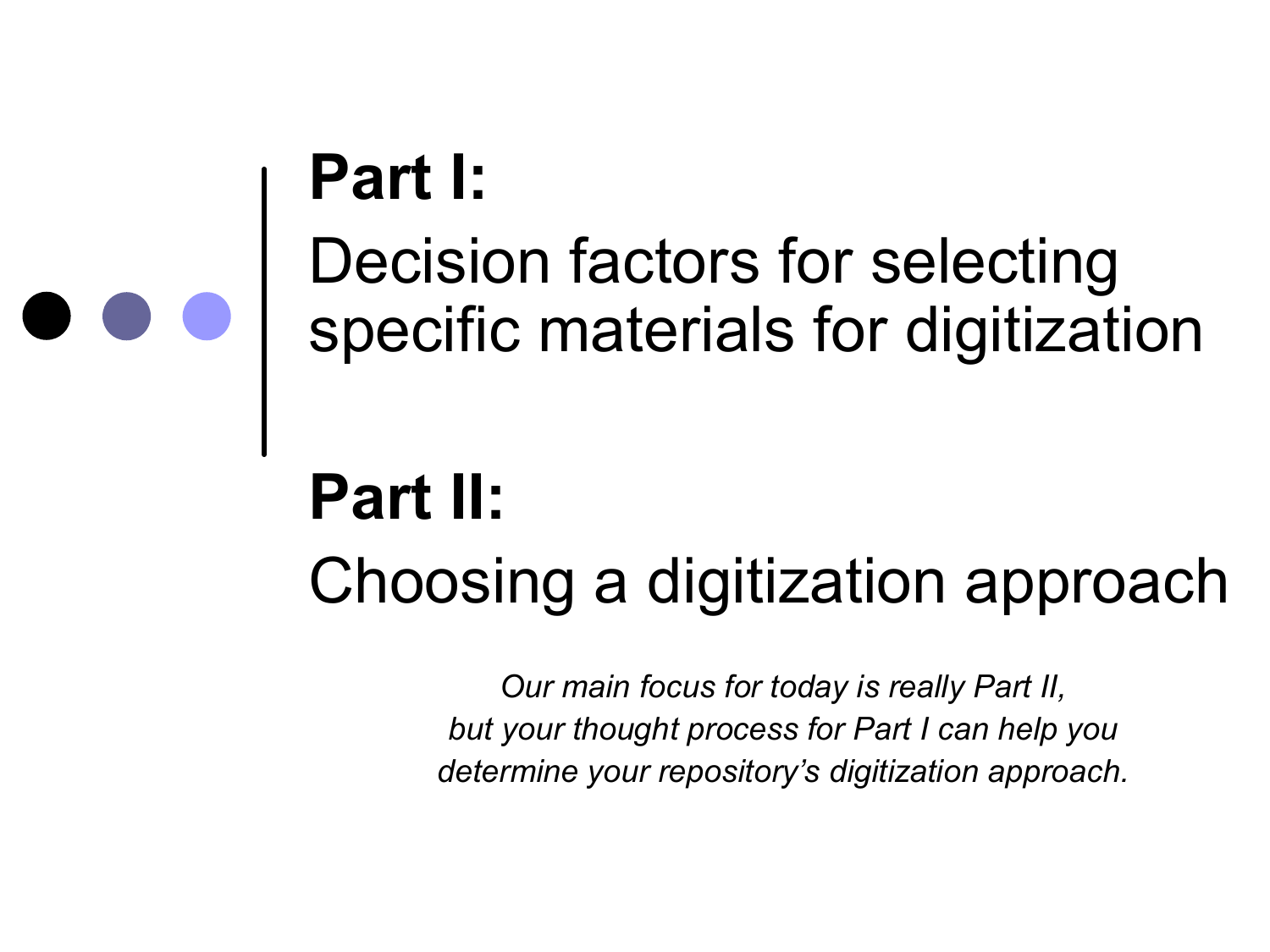### Part I: Decision factors for selecting specific materials for digitization

- Reference requests for materials, including faculty & general researchers
- Perceived research value
- Fragile originals not suited for access
- Content supports strategic initiatives (university goals for courses, outreach, etc.)
- Donor expectations
- Staff time / resources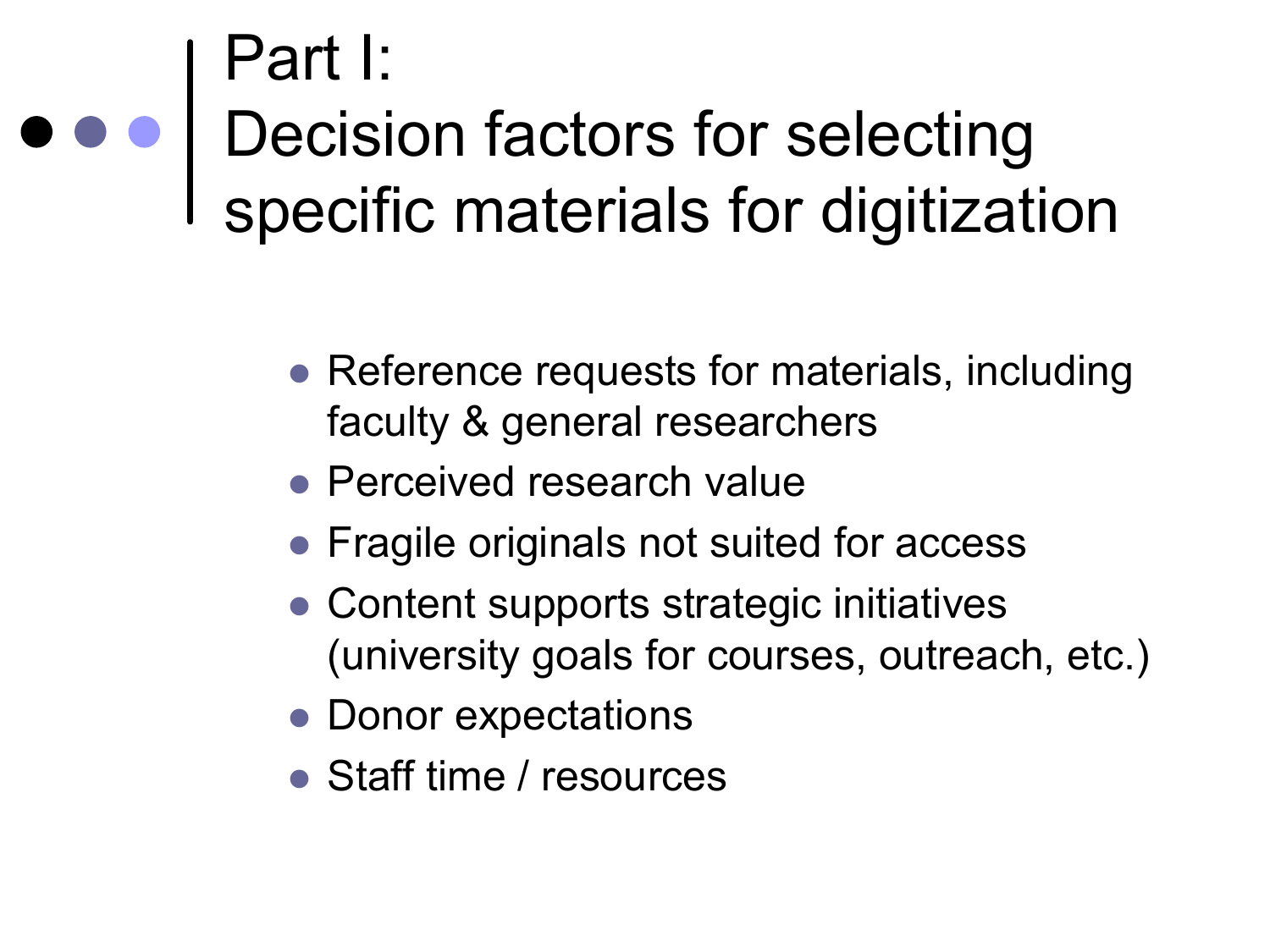# Prioritizing digitization projects

|                                             | <b>High Value</b><br>Very important                                                                                                                                      | <b>Low Value</b><br>Not as important                                                                                                                                             |
|---------------------------------------------|--------------------------------------------------------------------------------------------------------------------------------------------------------------------------|----------------------------------------------------------------------------------------------------------------------------------------------------------------------------------|
| <b>Deadline</b><br>High<br>urgency          | 1. Do it now!<br>Active reference or faculty<br>request<br>Unique materials with high<br>$\bullet$<br>research value<br>Grant or donor expectation<br>It's a hidden gem! | 3. Gotta minute?<br>Fragile unique items needing<br>$\bullet$<br>reformatting, but having only<br>medium or low research value<br>Donor or administrative request<br>$\bullet$   |
| <b>No</b><br><b>Deadline</b><br>Low urgency | 2. I really should<br>Unique materials with semi-<br>high research value<br>No grant or donor<br>expectations                                                            | 4. I really shouldn't<br>Not related to strategic planning<br>$\bullet$<br>Not unique materials<br>$\bullet$<br>No donor expectation<br>No active reference request<br>$\bullet$ |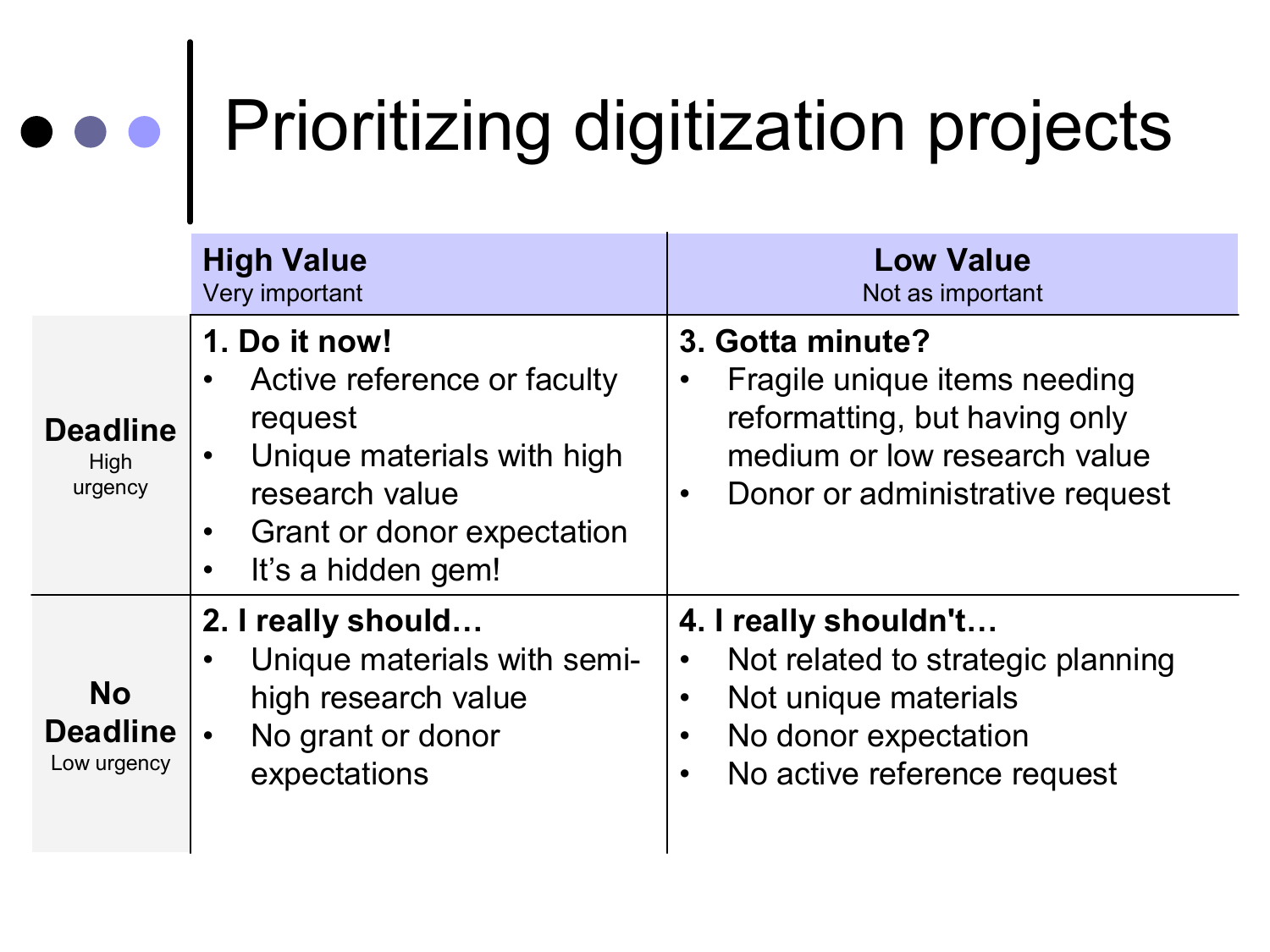You've prioritized digi-projects – what's next?

- ¢ The decision factors by which you prioritized your digital projects should suggest the digitization approach you will use.
- ¢ Consider starting with mimimal level digitization as your default plan, doing item level full process digitization only when the resources to do it can sincerely be justified.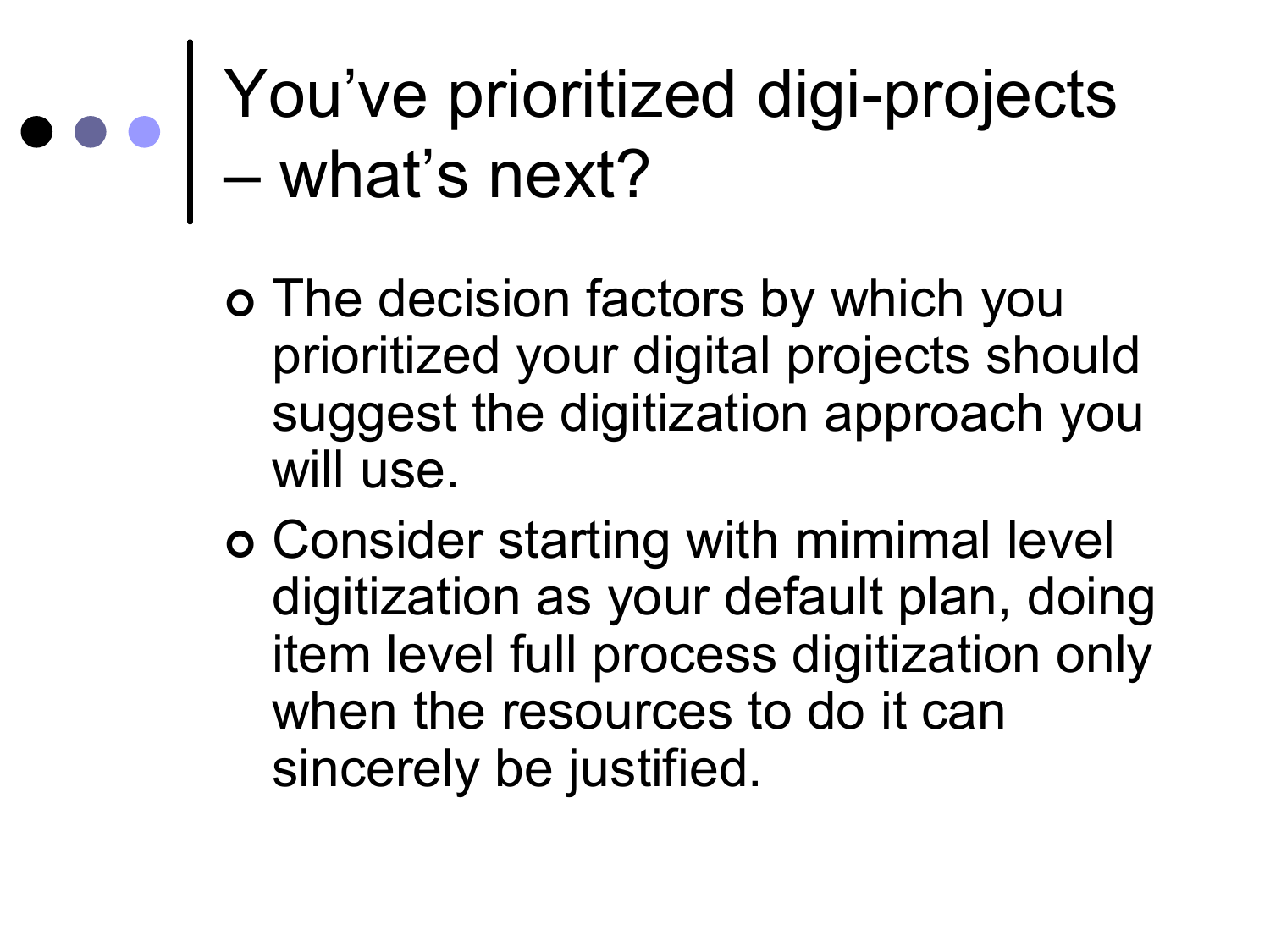# For example

¢ Do you have a specific request for an item from a faculty member, needed quickly? (matrix category 1: "Do it now!")

• Consider minimal processing digitization to get it out quickly.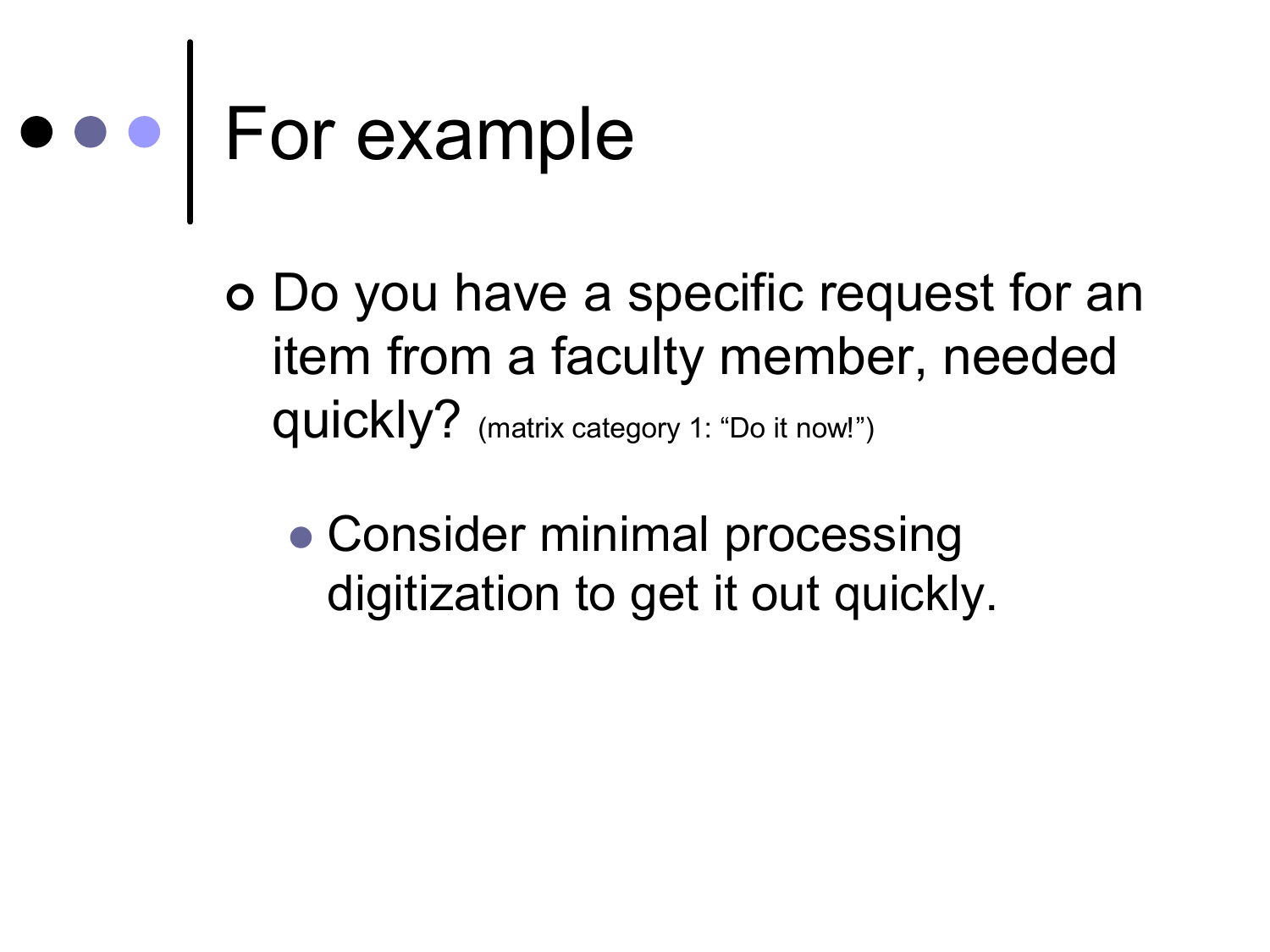# Examples cont.

**o** Do you have high-research value materials with no specific urgency for access? Have the resources and administrative support to spend more time on it? (matrix category 2: "I really should...")

• Consider full process or minimal process.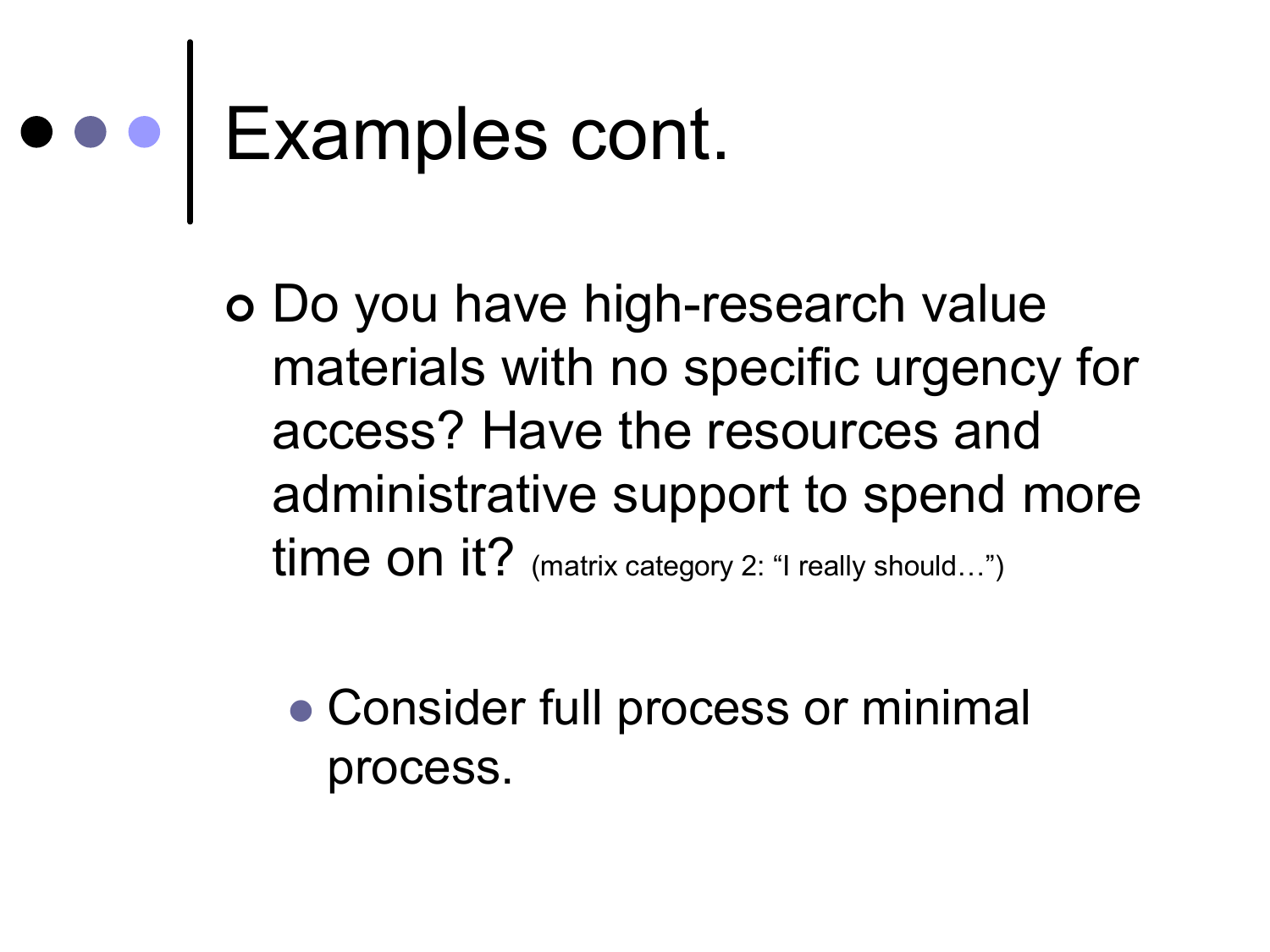# Examples cont.

¢ Do you have what seem to be medium to low research value materials but a donor or admin request to digitize them? (matrix category 3: "Gotta minute?")

• Find a way not to work on this material, but if you must digitize it, use minimal processing.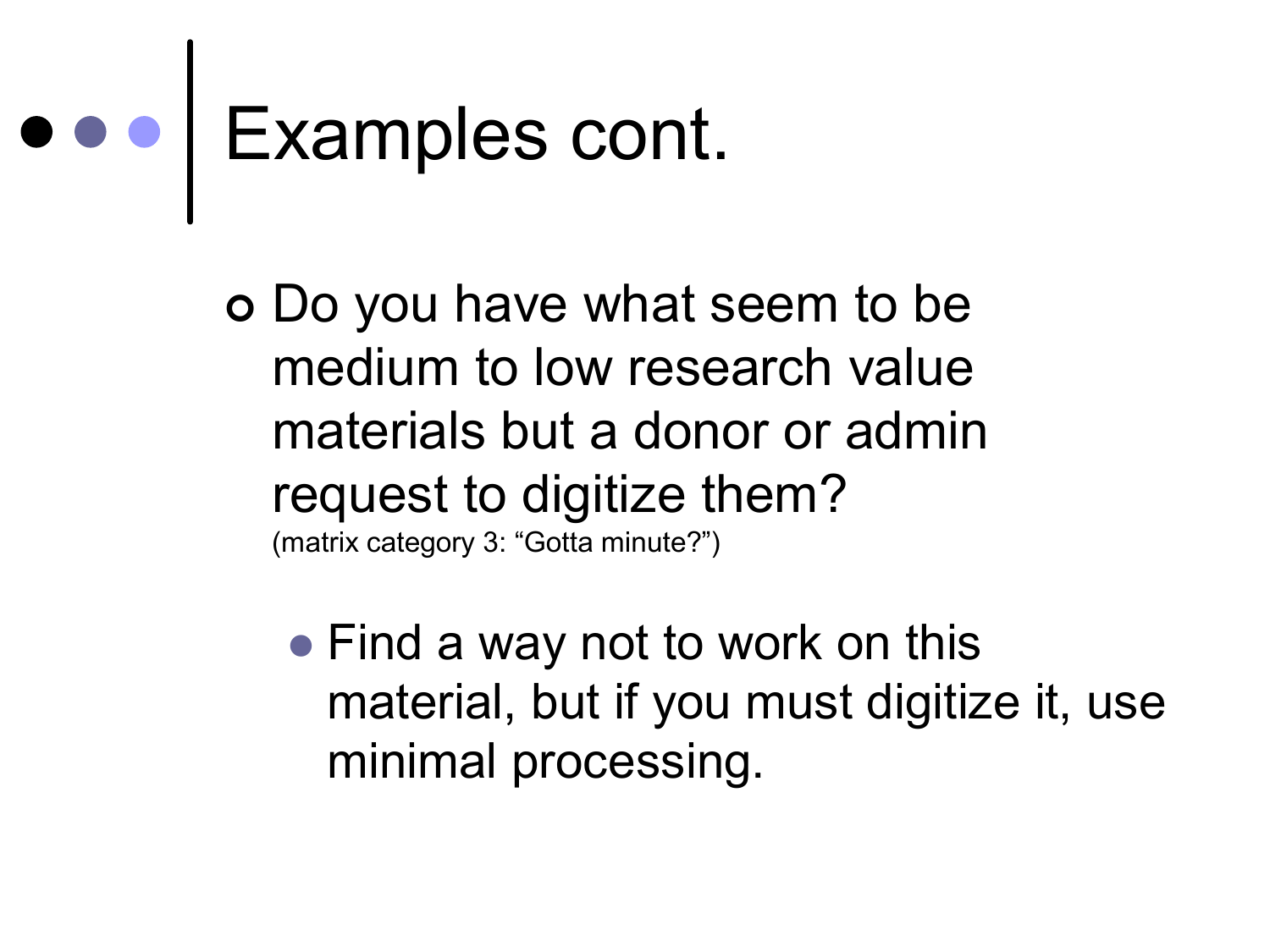# Examples cont.

¢ Do you have materials which seem to have little research value and there are typically no requests for them? (matrix category 4: "I really shouldn't…")

• Don't digitize them at all.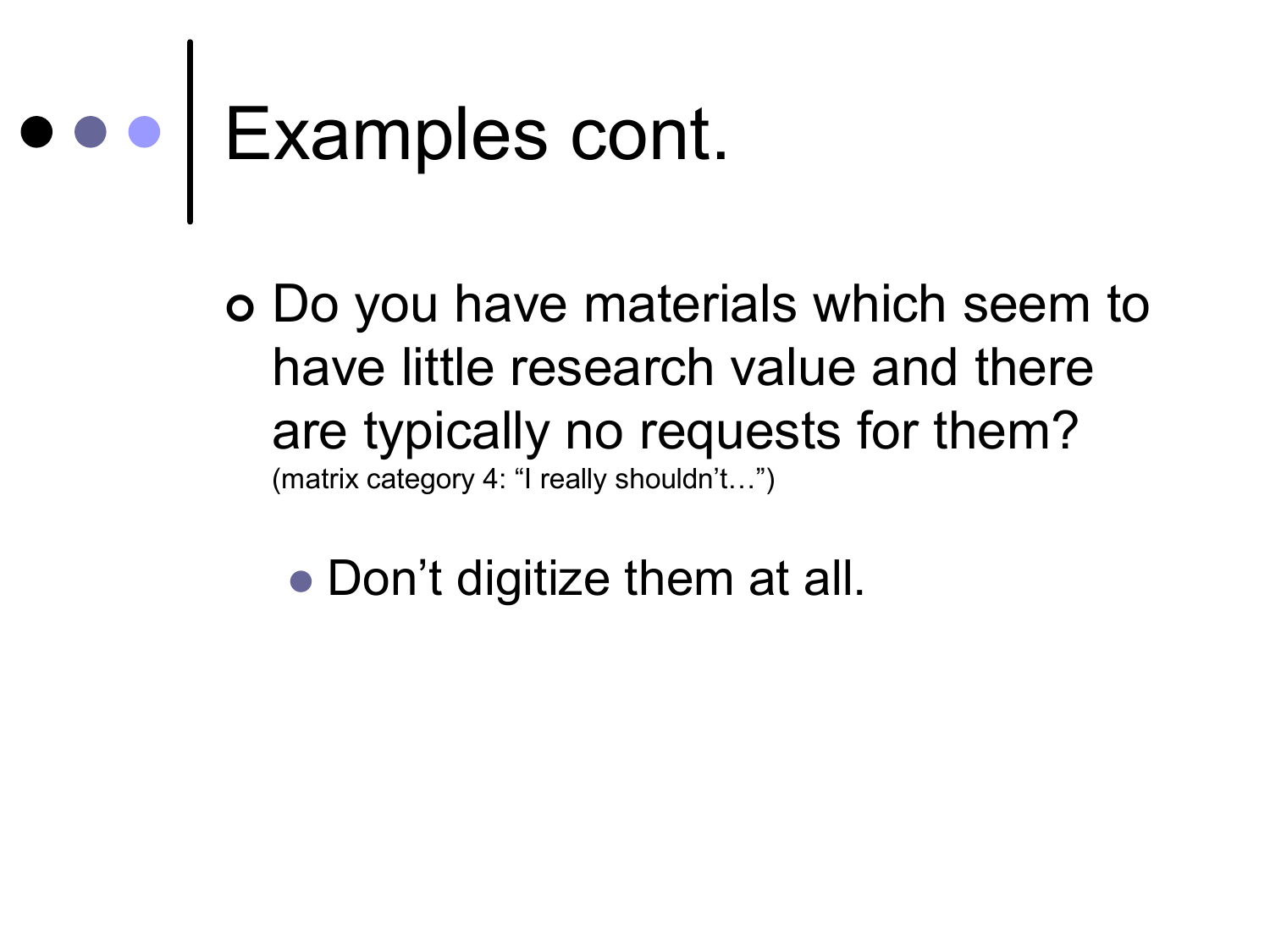## Part II: Choose digitization approach

- ¢ **Minimal processing digitization:** At a grouping level, such as folder level (or larger), with lower resolution digital files and less metadata
- ¢ **Item level full process digitization:** At item level with rich digital files and full metadata
- ¢ **Somewhere in between?**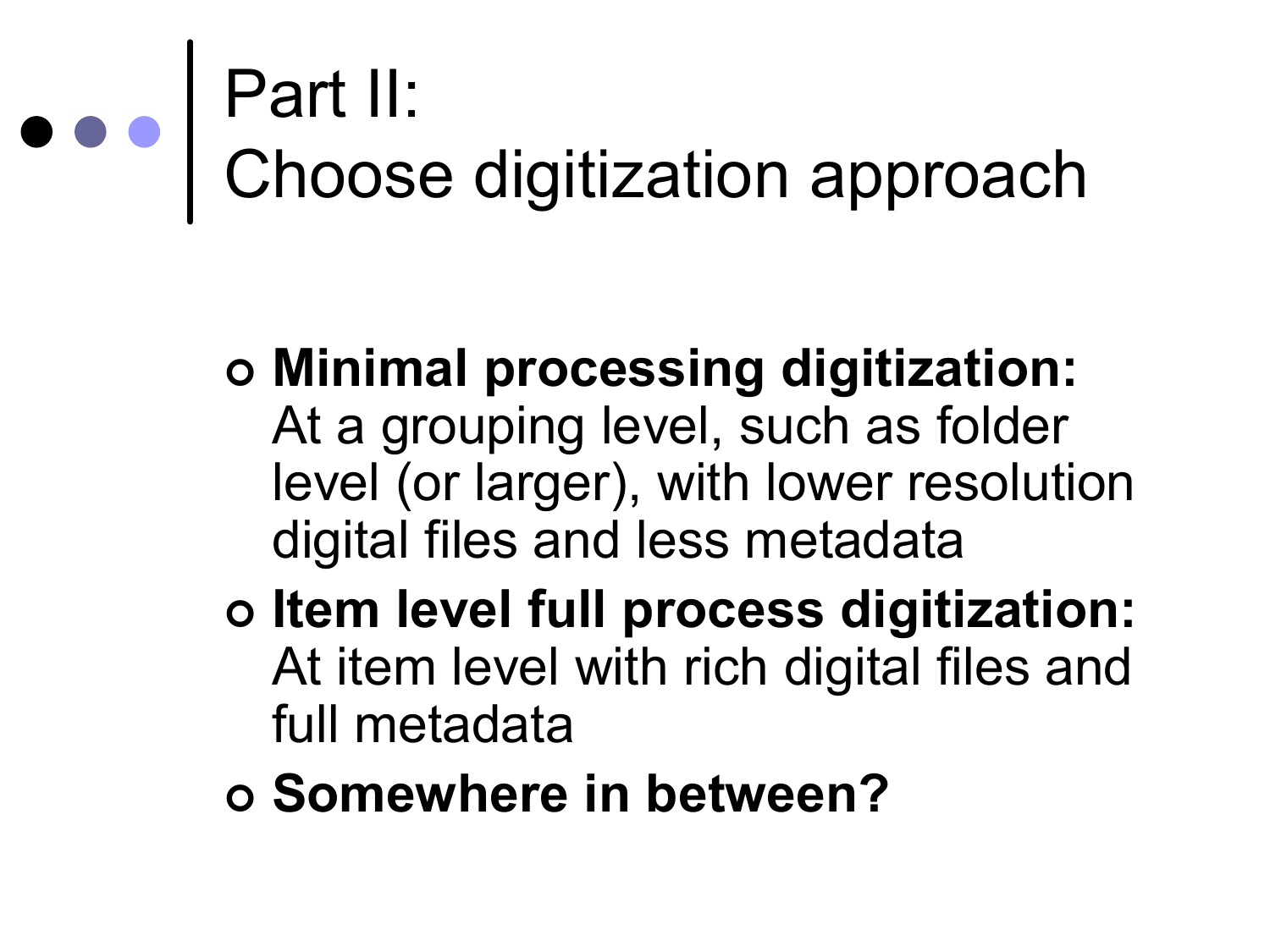## Introducing these examples of approaches…

- ¢ There is no standard for the following examples of approaches.
- ¢ These approaches include many parts which could be altered to suit any situation.
- ¢ This "miminal process" approach example could be made even more minimal, this "full process" approach example could be developed even more.
- ¢ Mix and match parts to meet your needs, same as you would when formulating a collection processing plan.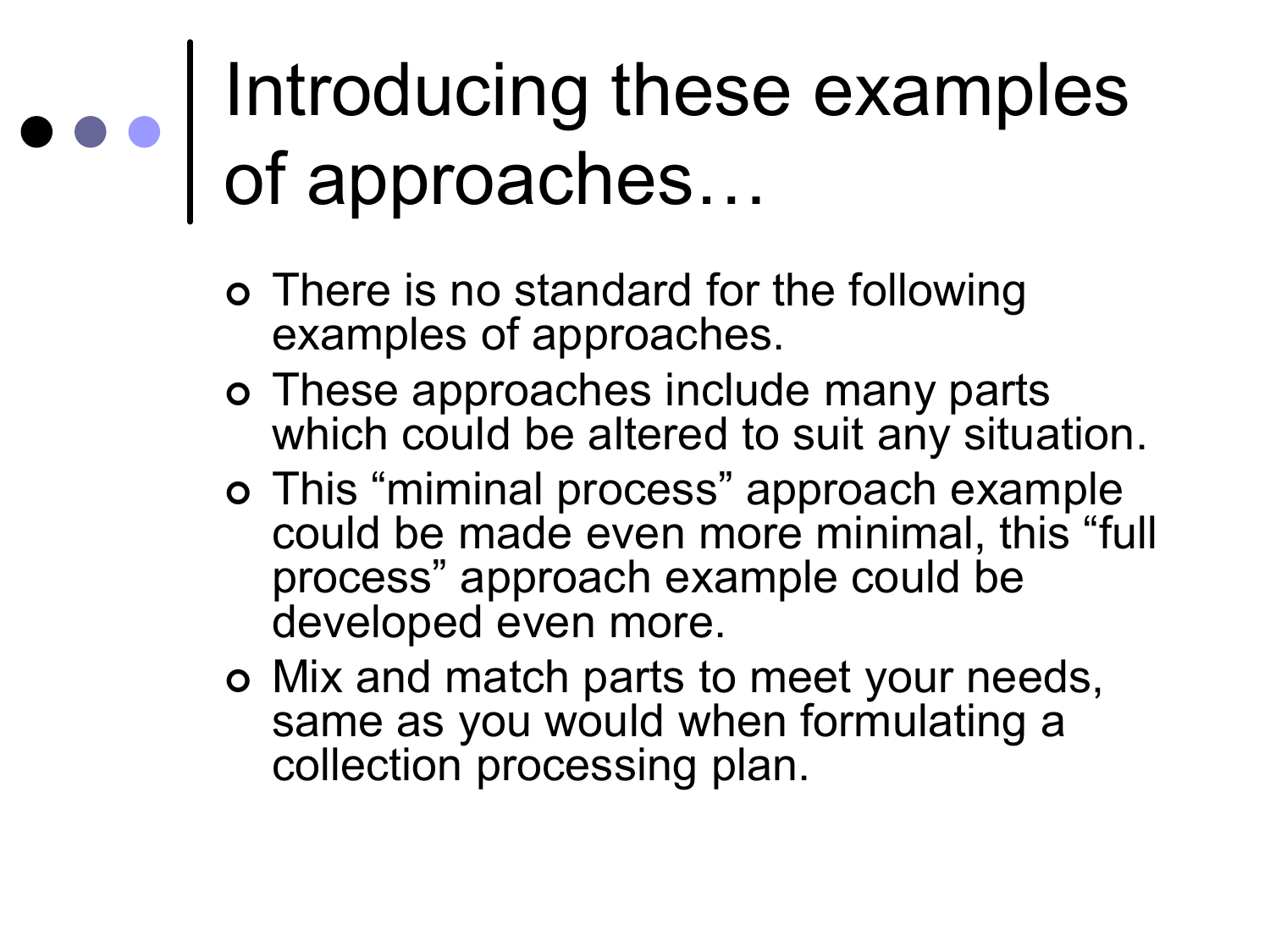## Main parts to consider for any approach

¢ Scan quality

• Quickly-scanned photocopies? High-res color scan?

¢ Amount of metadata

- Just title/date/source or full qualified Dublin Core, or MODS?
- ¢ Mode of delivery

• Bundles of pdfs? High res tiffs?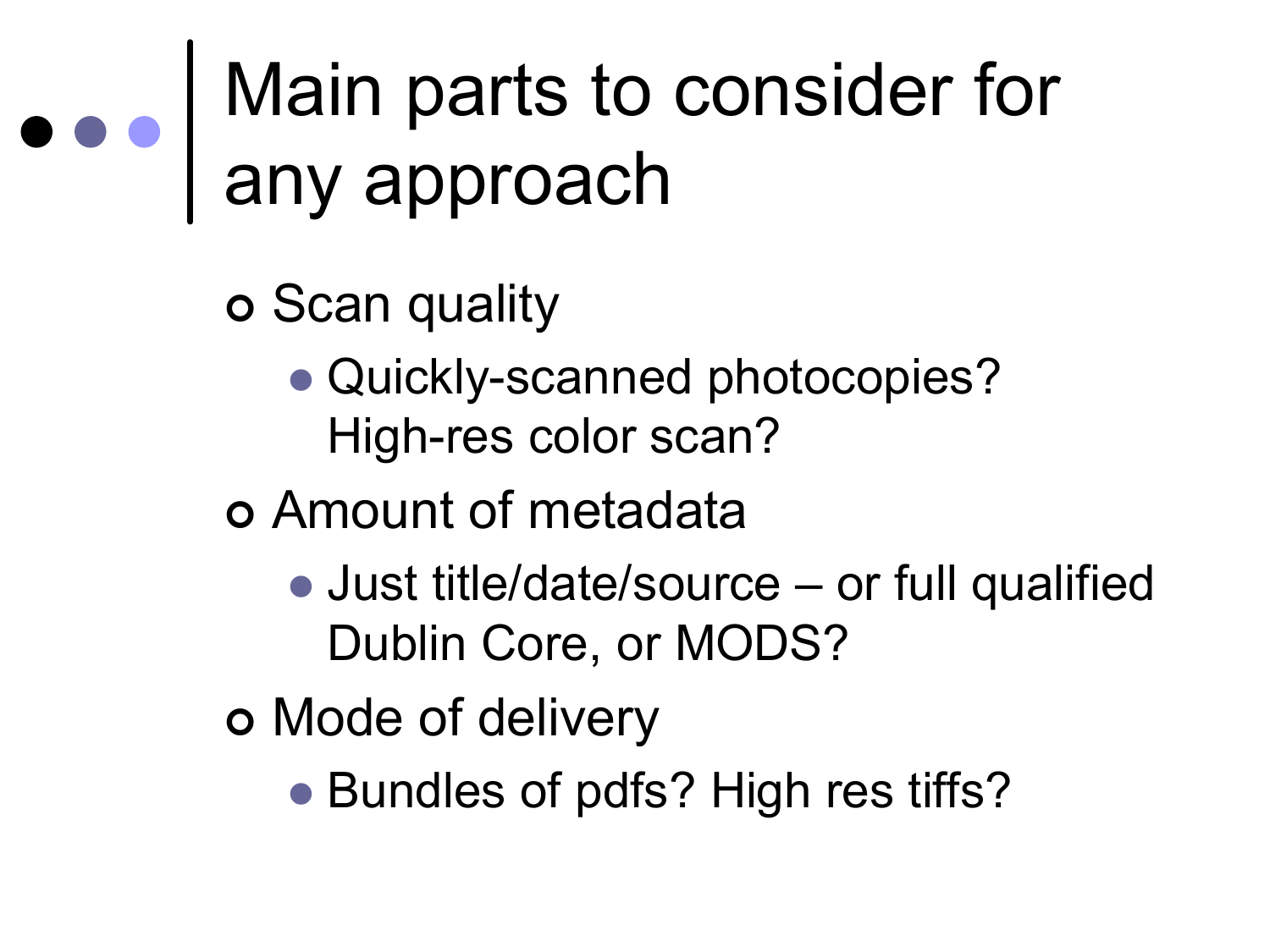# **Minimal digitization for** *text* **items at** *folder* **level**

- ¢ Original pages photocopied
- ¢ Photocopies scanned with sheet feed scanner
- ¢ Page images made into PDF files reflecting natural groupings within folder
- **o** PDF files posted on-line as links from finding aid and in Rice's institutional repository (IR)
- ¢ Basic folder level metadata includes dc.Title, dc.Date, dc.Source (dc = Dublin Core)
- ¢ example URL: http://scholarship.rice.edu/handle/1911/21674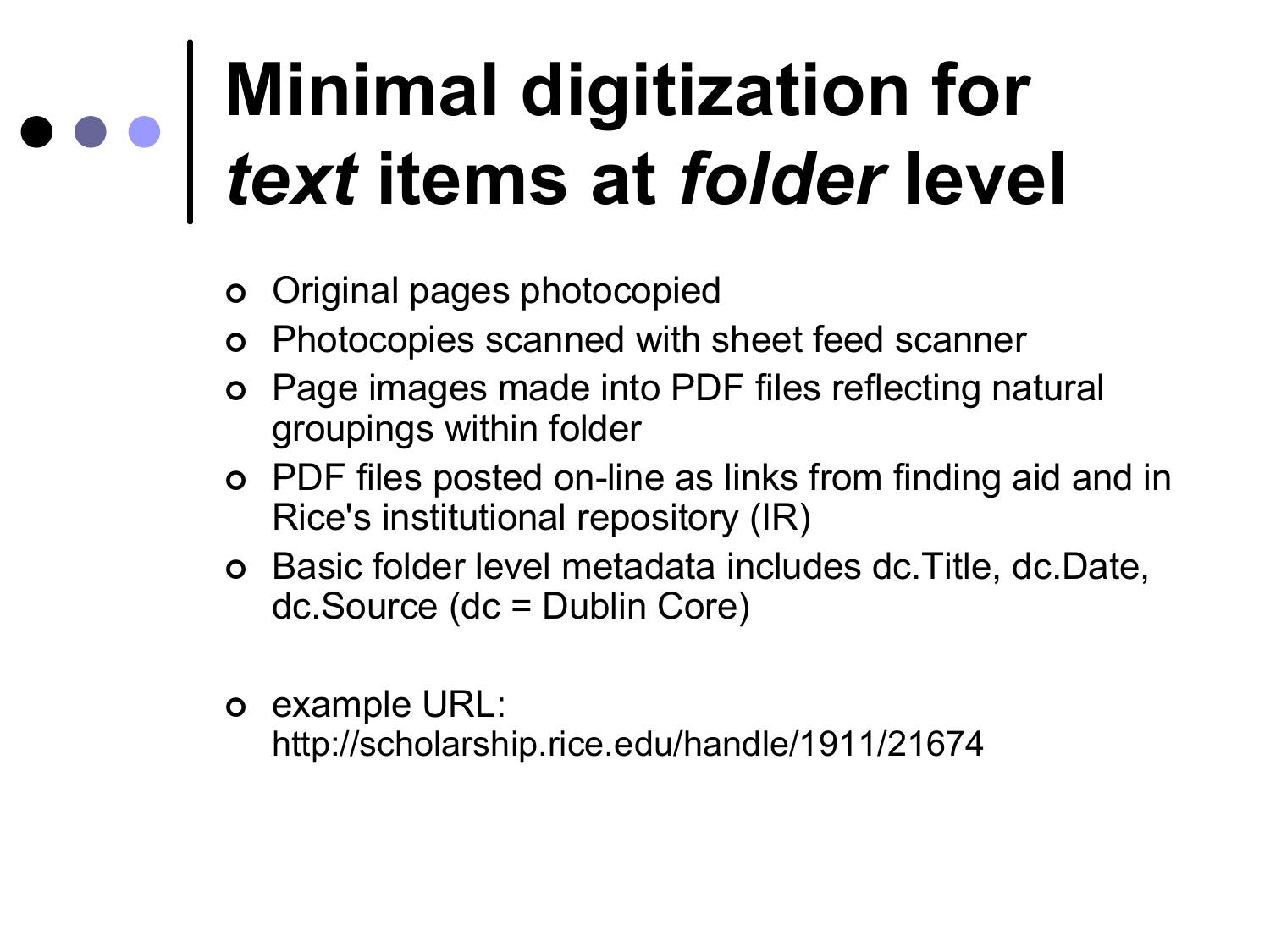#### Rice's IR showing *text* items at *folder* level **(a minimal digitization approach)**

| Moody family genealogical correspondence, 1946-1967 - Mozilla Firefox                                                                                          |                                 |          |
|----------------------------------------------------------------------------------------------------------------------------------------------------------------|---------------------------------|----------|
| Ele Edit Yew History Bookmarks Tools Help                                                                                                                      |                                 |          |
|                                                                                                                                                                | - D C - how to make screen shot |          |
| [ DSPAM v3 Control Ce V ) Owi-SpaceCCM : Gat ( Draine Event Registra [ Web Services Payme [ ] Annual Meetings - So C Welcome to Google D [ ] JSP Dspace Log In |                                 |          |
| RICE DIGITAL SCHOLARSHIP ARCHIVE                                                                                                                               | <b>FONDREN</b>                  | 1.111111 |
| Rice Scholarship Home > Woodson Research Center > John Wyatt Moody biographical papers (MS 181) + View Item                                                    | Search repository <b>60</b>     |          |
|                                                                                                                                                                | <b>Advanced Search</b>          |          |

#### Moody family genealogical correspondence, 1946-1967

| Show full item record |  |  |
|-----------------------|--|--|
|                       |  |  |

| Moody family genealogical correspondence, 1946-1967                                                                                                                                                     |
|---------------------------------------------------------------------------------------------------------------------------------------------------------------------------------------------------------|
| Snow, Helen Foster                                                                                                                                                                                      |
| Correspondence between Helen Foster Snow, a relative of the Moody family, and Jean Halden<br>Walker two genealogists that were researching the Moody family ancestry and property during<br>the 1960's. |
|                                                                                                                                                                                                         |
| http://hdl.handle.net/1911/21674                                                                                                                                                                        |
| 1947                                                                                                                                                                                                    |
|                                                                                                                                                                                                         |

#### Notice multiple pdfs associated with one folder level record, little folder level metadata.

My Accoun

#### Files in this item

. . . .

a tribut for allocke

| <b>Files</b> | <b>Size</b> | Format          | View       |
|--------------|-------------|-----------------|------------|
| ms181_1.pdf  | 4.681Mb     | application/pdf | Mew/Open   |
| ms181_10.pdf | 3.092Mb     | application/pdf | View/Open  |
| ms181_2.pdf  | 20.64Mb     | application/pdf | View/Open  |
| ms181_3.pdf  | 8.389Mb     | application/pdf | View/Open  |
| ms181_4.pdf  | 8.451Mb     | application/pdf | View/Open  |
| ms181_5.pdf  | 2.107Mb     | application/pdf | View/Open  |
| ms181_6.pdf  | 2.487Mb     | application/pdf | View/Open  |
| ms181_7.pdf  | 2.921Mb     | application/pdf | View/Open  |
| ms181_6.pdf  | 8.528Mb     | application/pdf | View/Open  |
| ms181_9.pdf  | 1.428Mb     | application/pdf | View/Open  |
|              |             |                 | Need help? |

2 Mooset Office + 3 Adobe Photoshop Moody family ge. Monsoft Power... Woodson main d... 人群音 化硬性干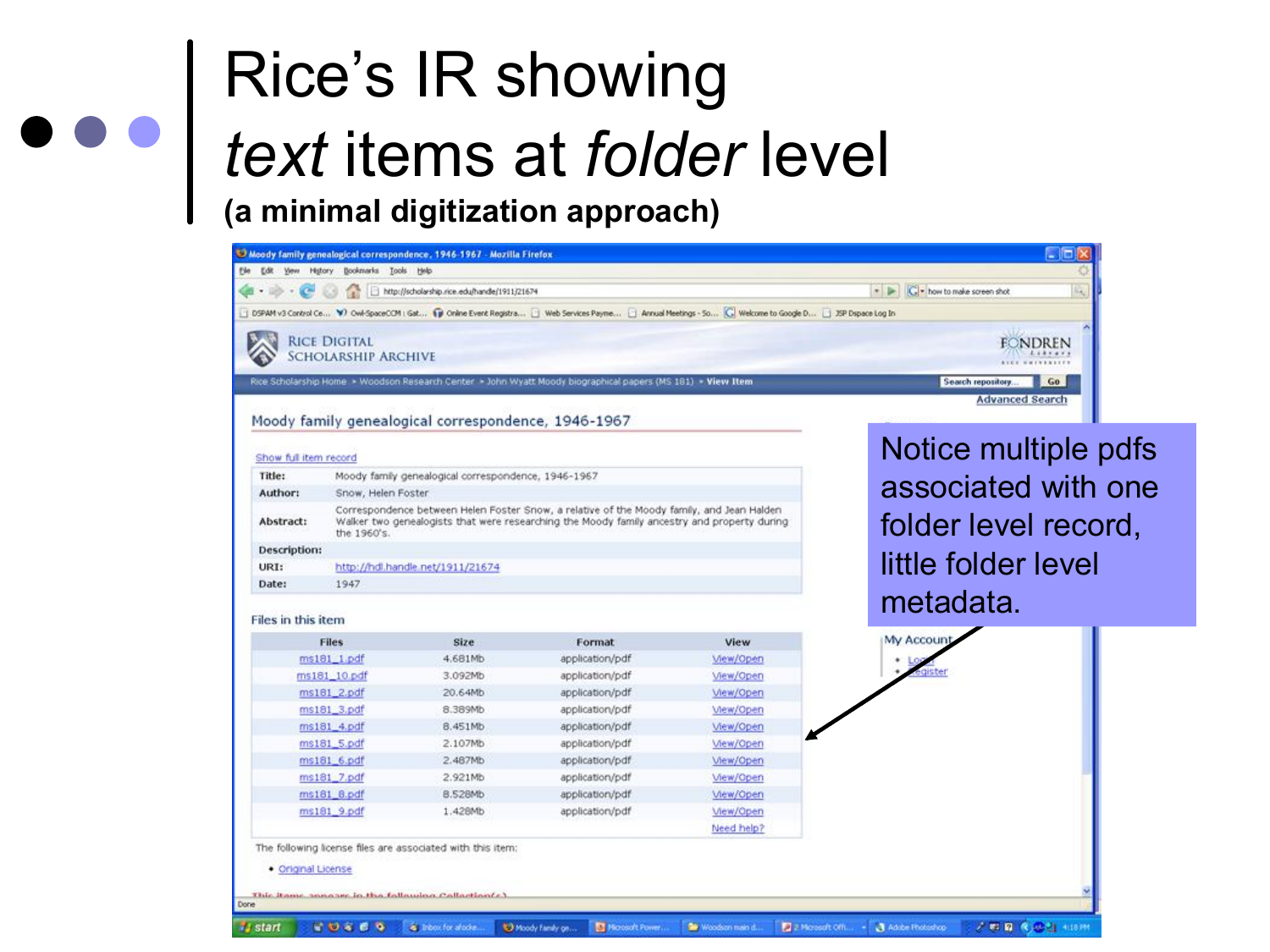### Finding aid link to IR for *text* items at *folder* level **(a minimal digitization approach)**

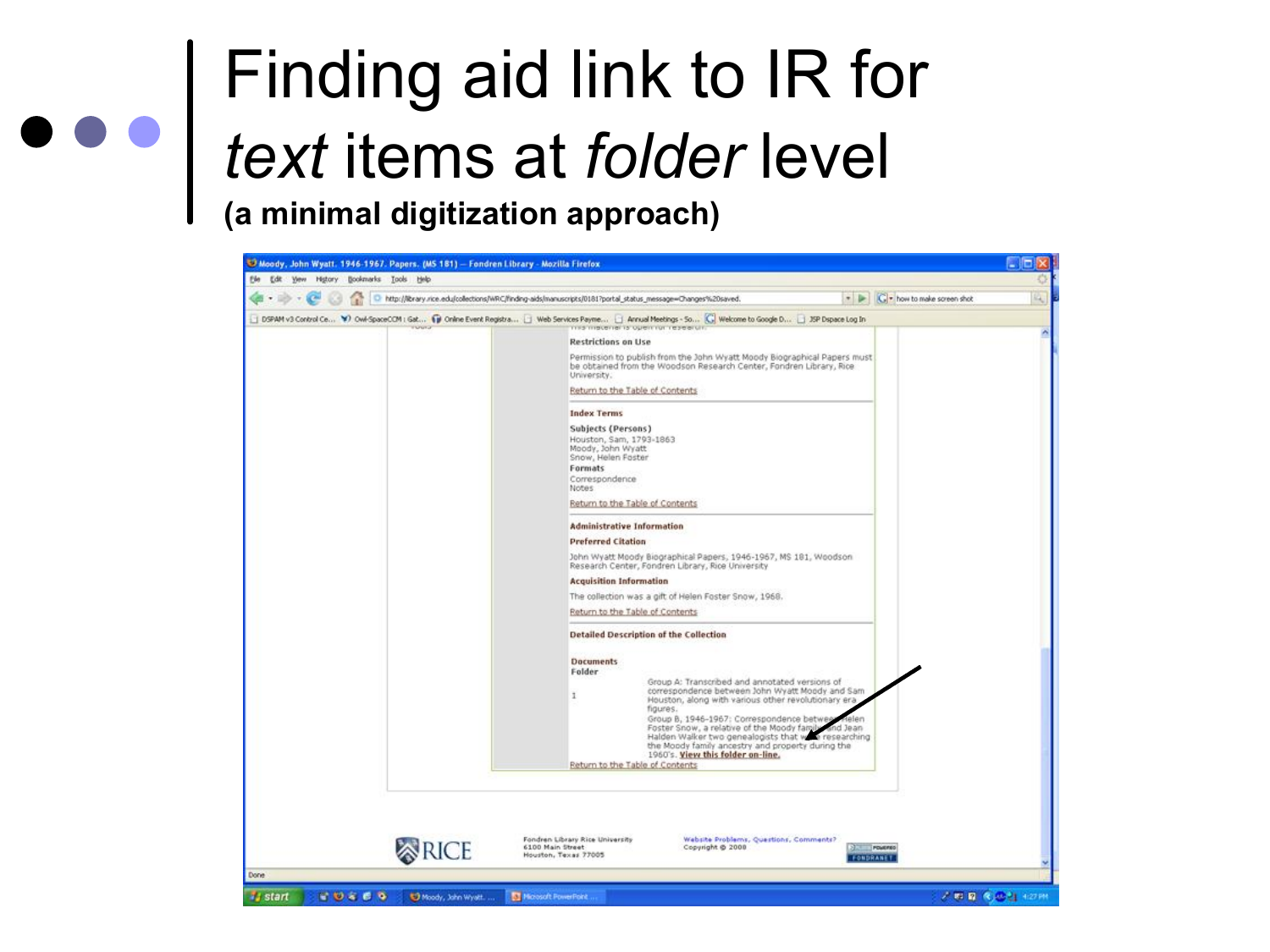# **Minimal digitization for** *photo* **items at** *folder* **level**

¢ Photos scanned at 300 dpi greyscale

- o Image files posted on-line in Rice's IR under basic folder level metadata and linked from finding aid
- ¢ Basic folder level metadata includes dc.Title, dc.Date, dc.Source

¢ example URL:

http://scholarship.rice.edu/handle/1911/21675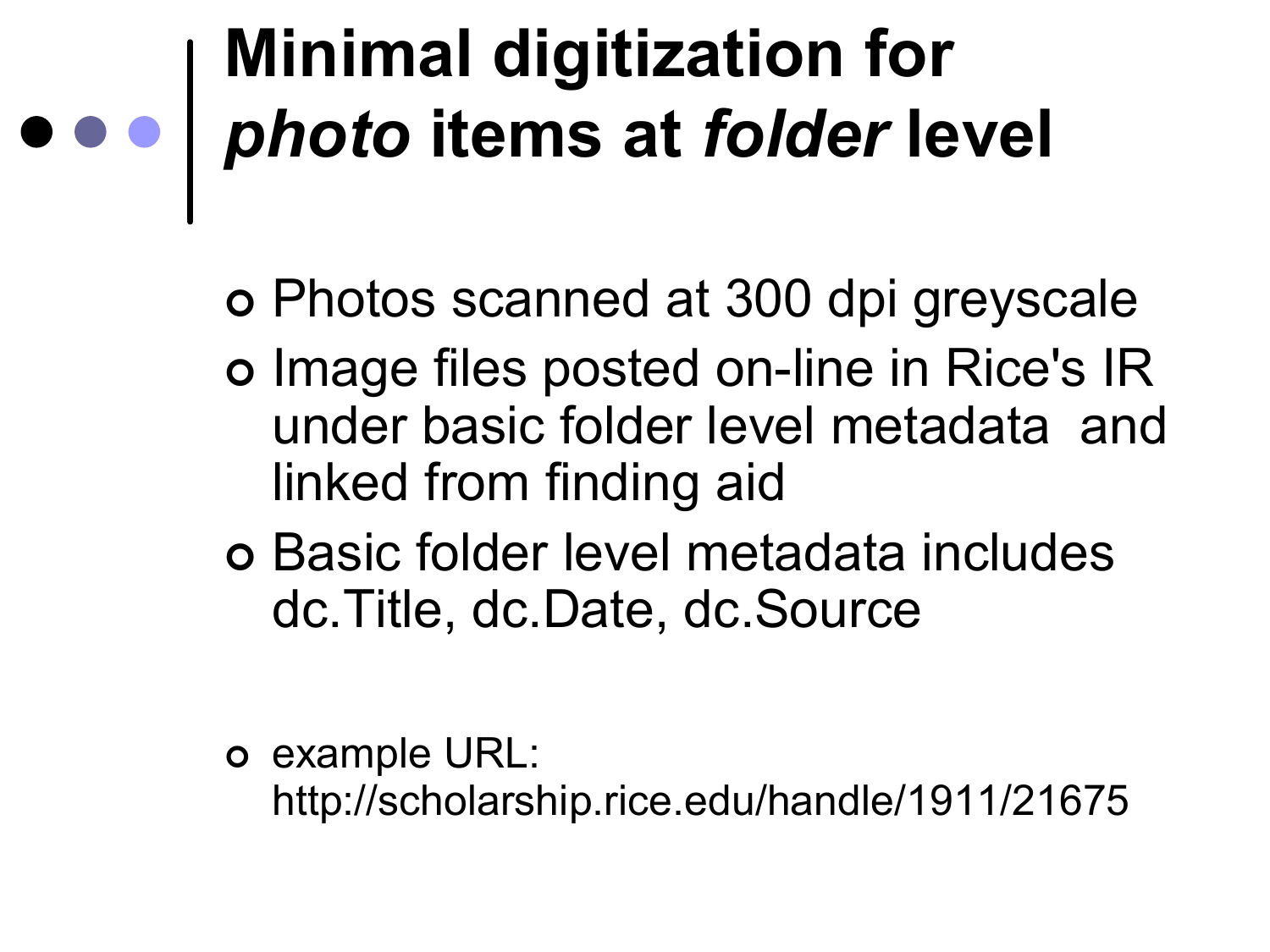### IR showing *photos* at *folder* level **(a minimal digitization approach)**

Rice Scholarship Home > Woodson Research Center > Texas City disaster records (MS 529) > View Item

#### Texas City disaster area, pre-explosion photographs

#### Show full item record

| Texas City disaster area, pre-explosion photographs                                                                                                                                                                                                                                                                                                                                                                                                  |
|------------------------------------------------------------------------------------------------------------------------------------------------------------------------------------------------------------------------------------------------------------------------------------------------------------------------------------------------------------------------------------------------------------------------------------------------------|
| Unknown author                                                                                                                                                                                                                                                                                                                                                                                                                                       |
| Photographs of the Texas City, Texas waterfront which was later devastated by the April 16,<br>1947 disaster which occurred when a French ship carrying fertilizer on Galveston Bay caught fire<br>and exploded. The nearby Monsanto styrene plant and other petroleum refineries, homes,<br>warehouses, ships and buildings were largely destroyed. At least 576 were killed and 4,000<br>injured, with the town being almost completely destroyed. |
| Photographs taken from the air. Photographer unknown.                                                                                                                                                                                                                                                                                                                                                                                                |
| http://hdi.handle.net/1911/21675                                                                                                                                                                                                                                                                                                                                                                                                                     |
| 1947                                                                                                                                                                                                                                                                                                                                                                                                                                                 |
|                                                                                                                                                                                                                                                                                                                                                                                                                                                      |

#### Files in this item

| <b>Files</b> | Size    | Format     | View       |
|--------------|---------|------------|------------|
| $pre_1.png$  | 2.209Mb | image/jpeg | View/Open  |
| $pre_2.png$  | 2.187Mb | image/jpeg | View/Open  |
| pre_3.tpg    | 2.216Mb | image/jpeg | View/Open  |
| pre 4.1pg    | 1.978Mb | image/jpeg | View/Open  |
| pre 5.tpg    | 2.245Mb | image/jpeg | View/Open  |
| pre_6.1pg    | 2.009Mb | image/jpeg | View/Open  |
|              |         |            | Need help? |

The following license files are associated with this item:

· Original License

This items appears in the following Collection(s)

. Texas City disaster records (MS 529)

Show full item record

http://scholarship.nice.edu/handle/1911/21675?show=full

¢ The full item record view also shows:

- "Source" field with citation info
- $\bullet$  URL for the finding aid.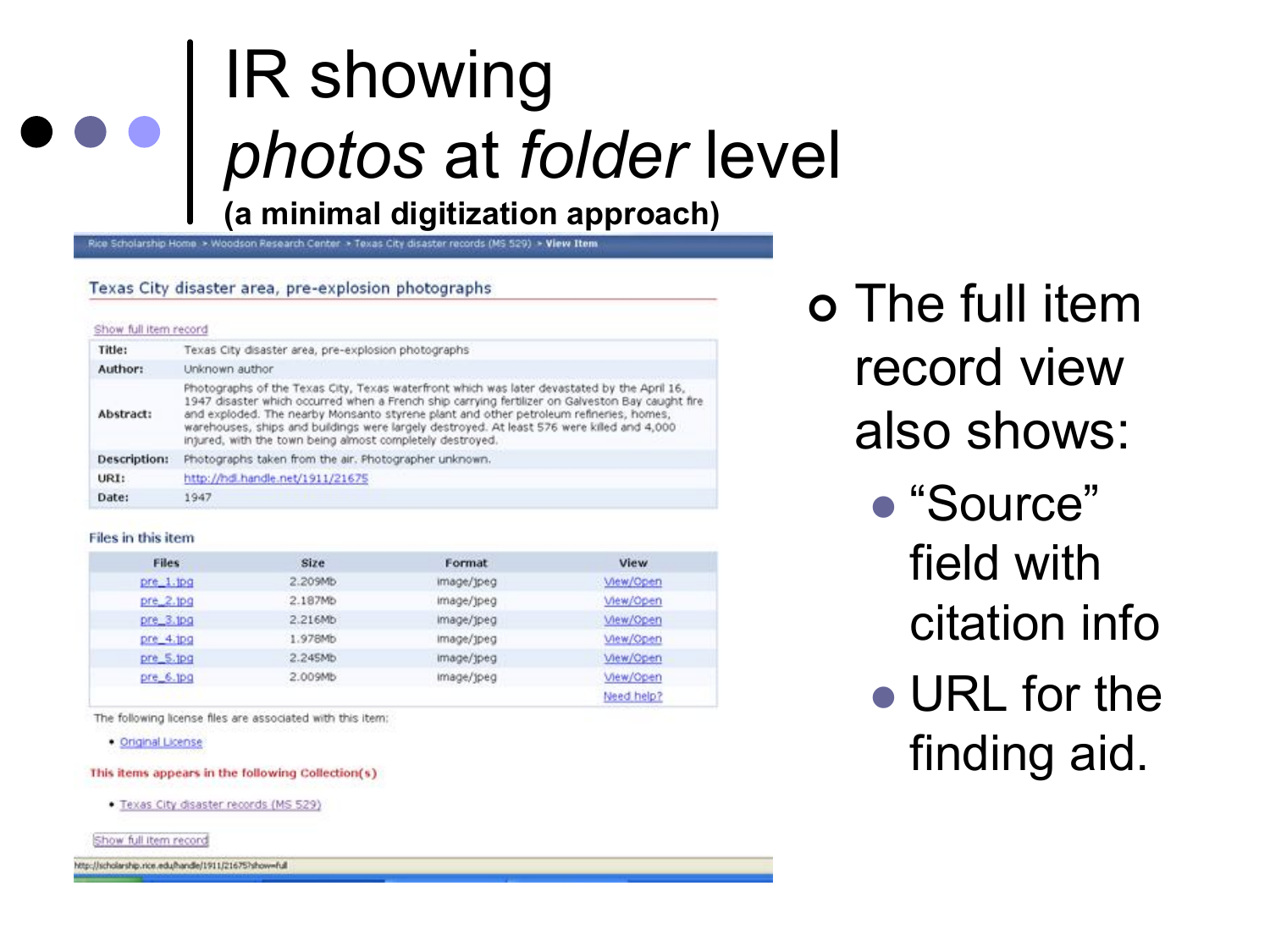## Finding aid link to IR for *photo* items at *folder* level

|                        | arring order analyse at he last to ret advertising and a<br>William Lane, and 1947 Monsanto<br>newsletters; 1997 correspondence.<br>relates to anniversary events.                                                                                      |
|------------------------|---------------------------------------------------------------------------------------------------------------------------------------------------------------------------------------------------------------------------------------------------------|
|                        | Series VI: Anniversary events, 1997                                                                                                                                                                                                                     |
| $1 -$<br>13            | Correspondence, flyers, brochures and ephemera<br>regarding 1997 anniversary events in Texas City                                                                                                                                                       |
| $\overline{2}$         | Newspaper coverage of 1997 anniversary                                                                                                                                                                                                                  |
|                        | Series VII: Maps and photographs                                                                                                                                                                                                                        |
| 1:14                   | Site maps, 1947.<br>Includes a site map annotated with<br>numbers relating to photographs, and<br>an index to those photographs, sut it is<br>not dear if the largely unas located<br><b>Cition</b> relate to<br>photographs in this col<br>this index. |
| $15 -$<br>16<br>$\sim$ | Images, pre-explosion (2) stack and white Bx10s<br>See folder on-line.<br>Images, post-explosion (6 black and white Bidos, 6<br>black and white postcards) See selection of items<br>from this folder on-line.                                          |
| $2^{\circ}$<br>ã.      | Images, oversize (5 black and white 11x14s).                                                                                                                                                                                                            |
|                        | Series VIII: Video, 1957 & 1997 notes                                                                                                                                                                                                                   |
| 17<br>$1 -$            | Manuscript and typescript notes regarding "Texas<br>City Film" and "Introduction to Safety Movie", 1952.<br>with 1997 notes                                                                                                                             |
| $\overline{2}$<br>ž.   | VHS videotape "Texas City - 1997 Reviews" 20.<br>minutes. Indudes "Eyes of Texas" (Houston<br>KHOU-TV Channel 2) segment and two Houston<br>KTRC-TV News Channel 13 segments. Not for<br>reproduction.                                                  |
| 3:                     | VHS videotape "Texas City - History Channel" 45<br>minutes, Not for reproduction.                                                                                                                                                                       |
| ¥.                     | DVD access copy of videotapes: "Texas City - 1997<br>Reviews" 20 minutes & "Texas City - History.                                                                                                                                                       |
|                        |                                                                                                                                                                                                                                                         |

**RICE** 

Fondren Library Rice University 6100 Main Street Houston, Texas 77005

Website Problems, Questions, Comments? Copyright @ 2008

**FORDRANET**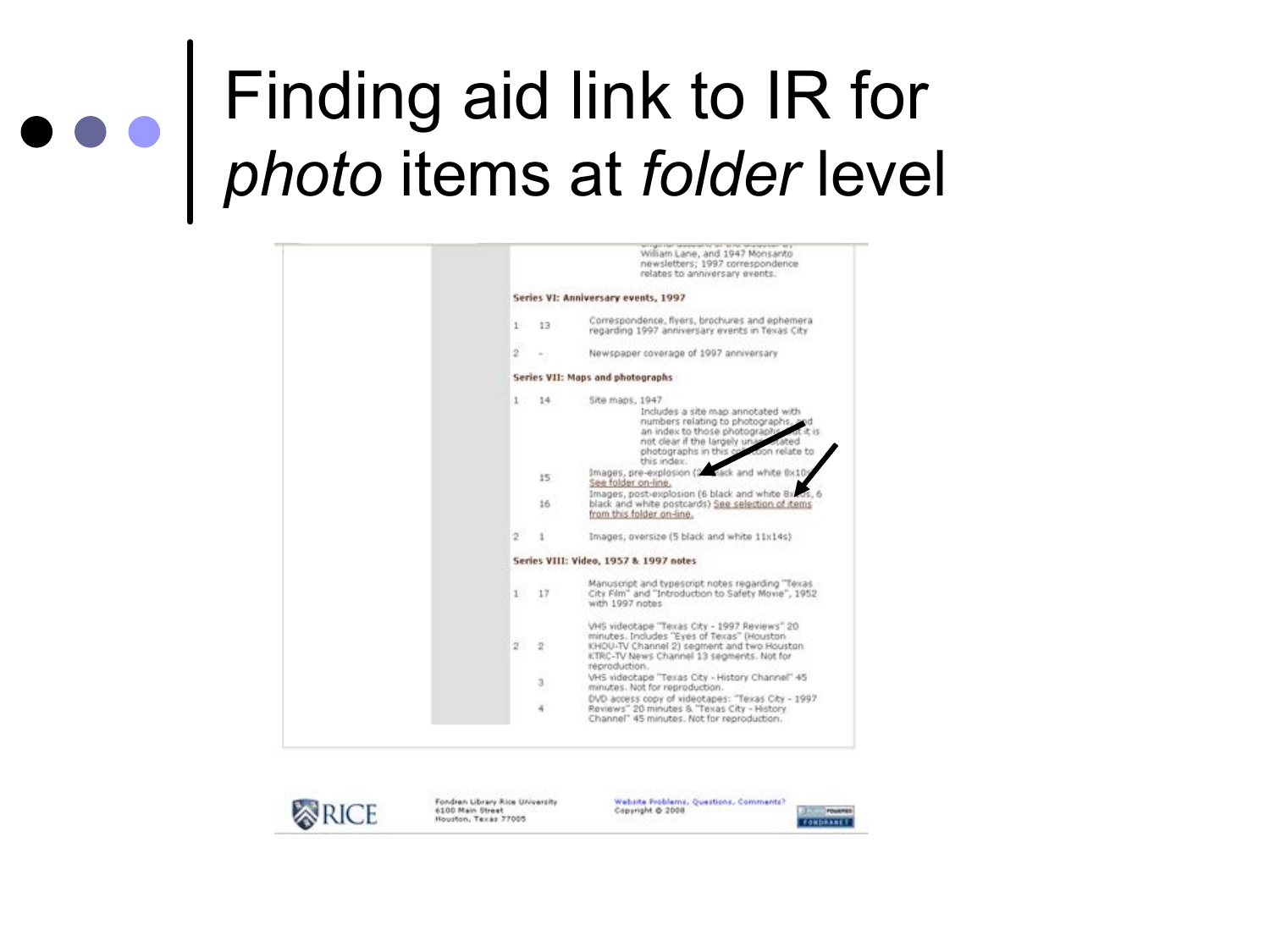What can minimal processing digitization do for you?

> ¢ Higher digitization statistics? ¢ More hits on your website? ¢ Stars in your archives crown?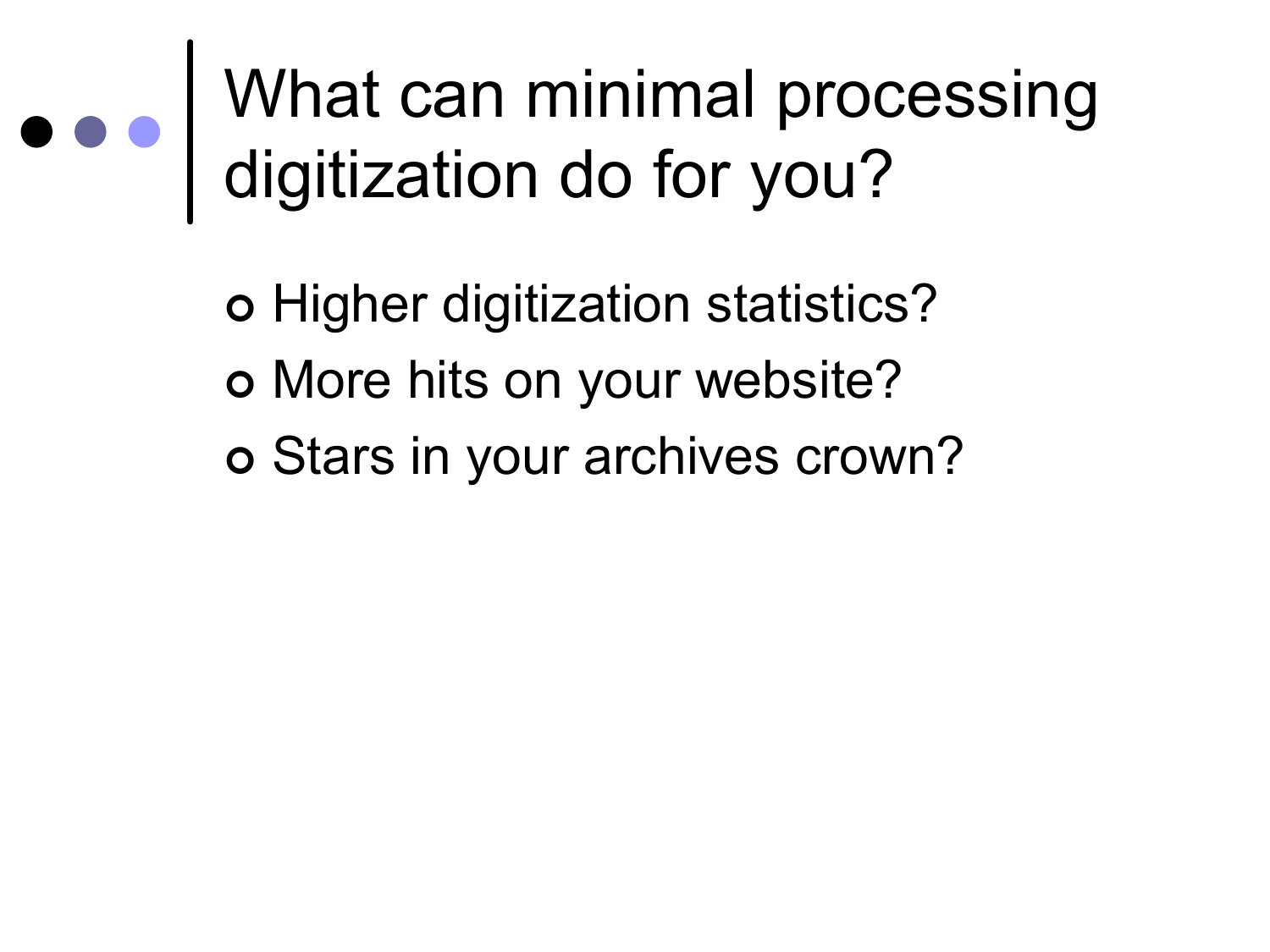# ¢ Gets more material out faster

¢ Can be incorporated into reference work – anything you get a photocopy request for, you can then also digitize in this manner and post on-line (pending any © issues)

o Involves less cherry-picking of materials by archivists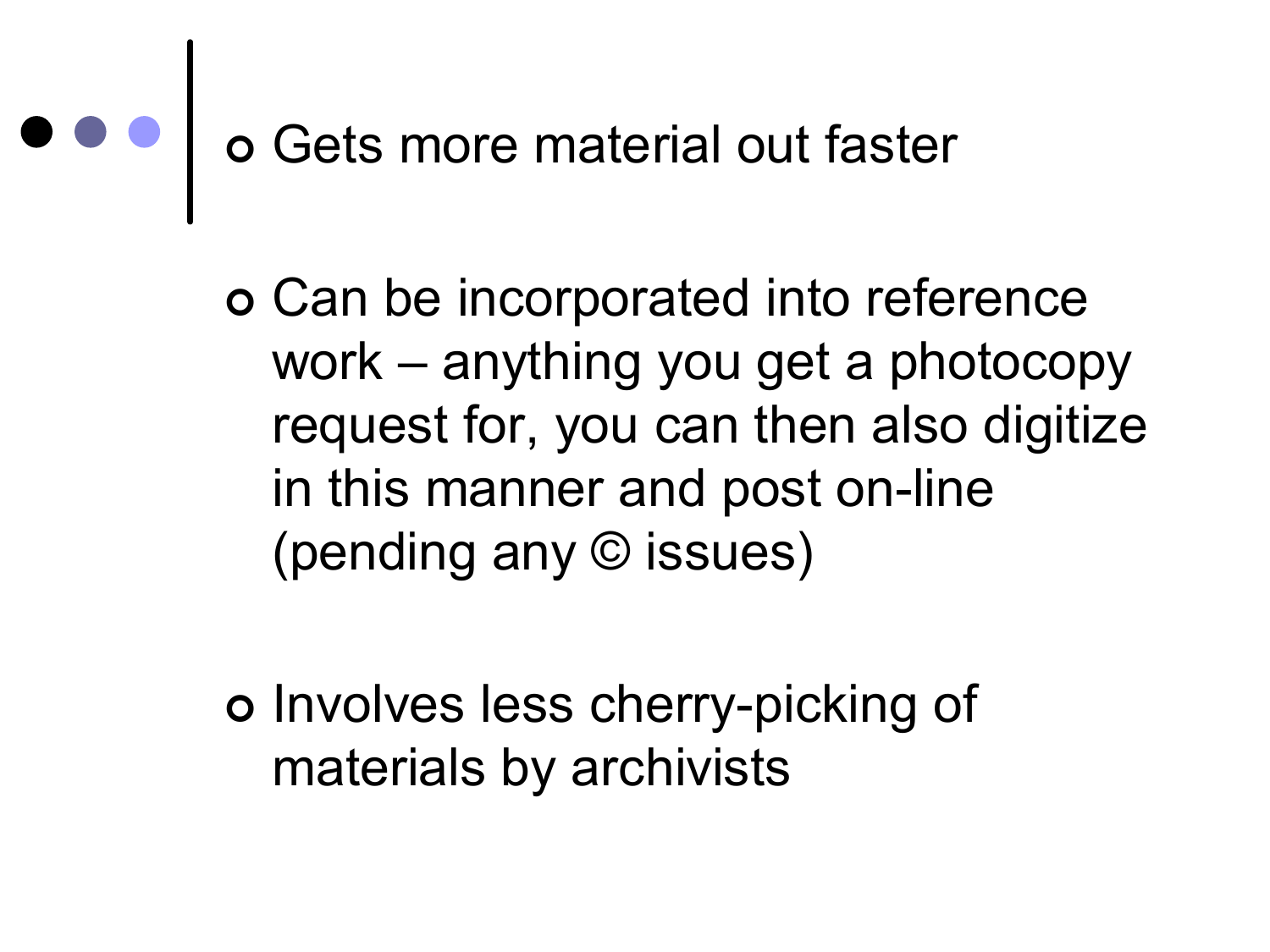

### And now to look at the other end of the digitization spectrum…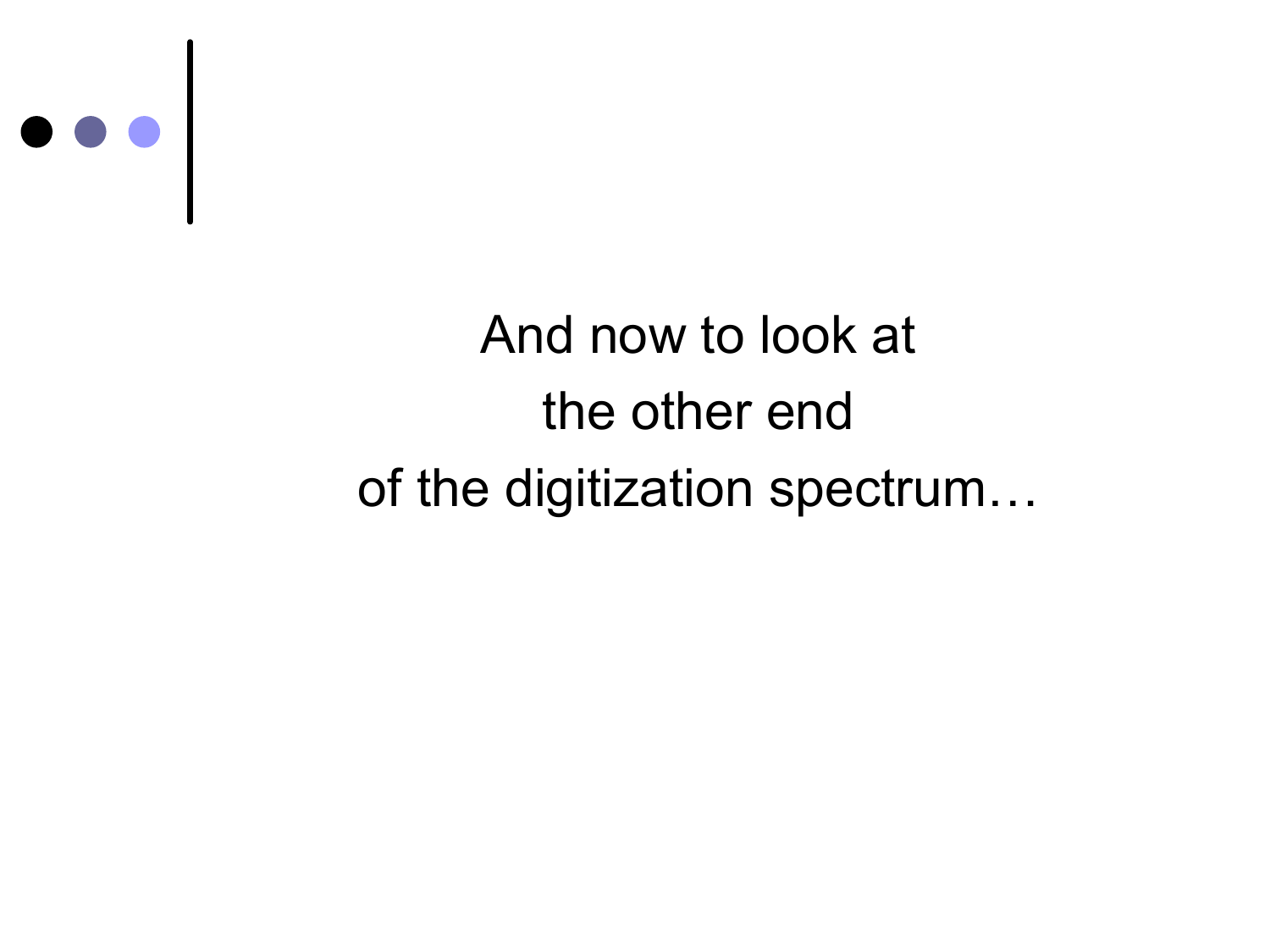## **Full process digitization for** *handwritten text* **at** *item* **level**

- ¢ Item level Dublin Core full metadata
- ¢ Transcription of handwritten text
- o TEI XML mark-up of transcription
- o Full color 600 dpi TIFF master on high-end scan-back machine at lab
- ¢ Posted in our IR and linked from EAD finding aid
- ¢ example URL: http://hdl.handle.net/1911/21658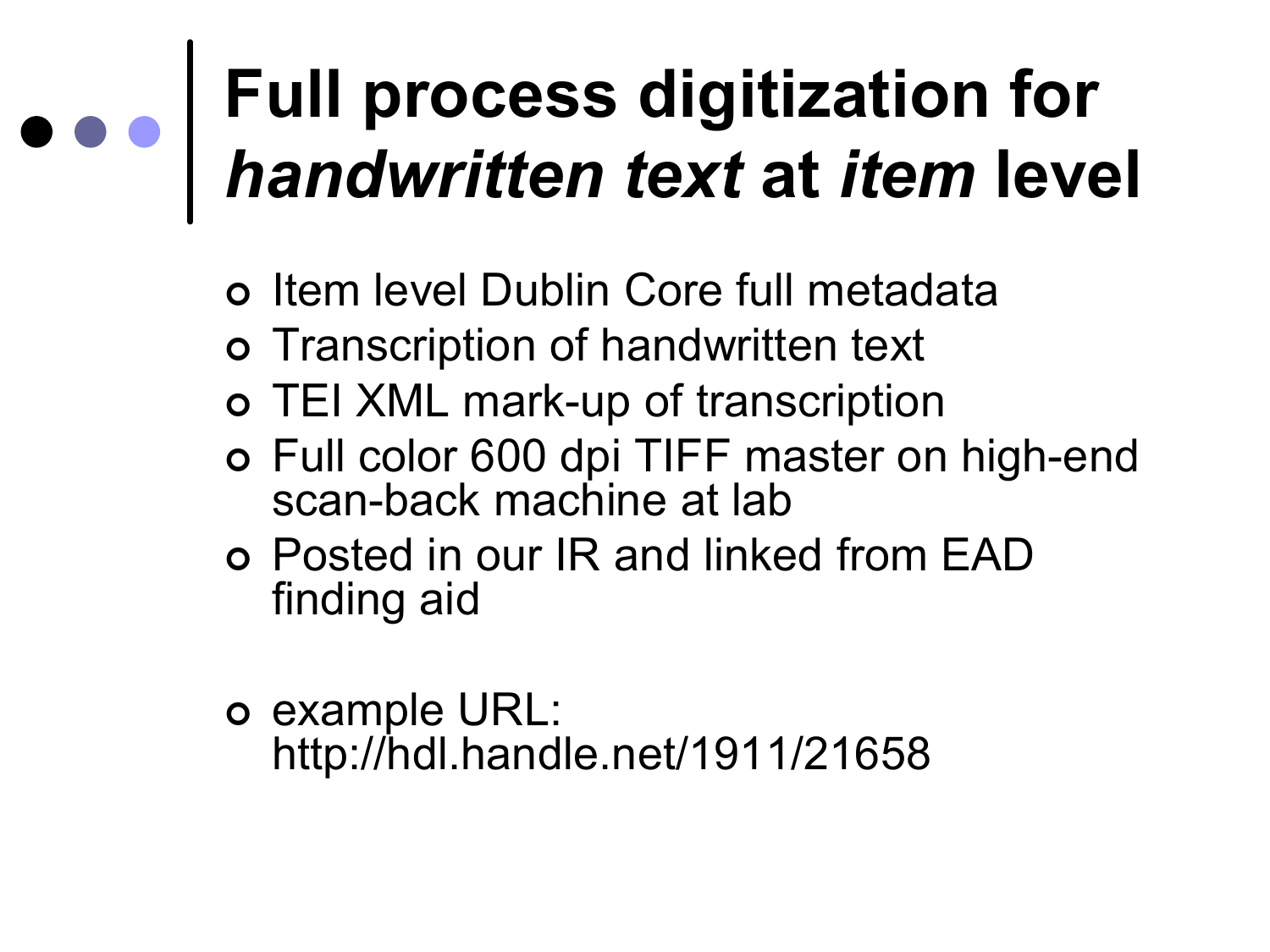### IR showing *handwritten text* at *item* level **(a full process digitization approach)**

|                                                 | Rice Scholarship Home > Woodson Research Center > Lamar travel journal > View Item                                                                                                                                                                                                                                                                                 | Search repository.<br>Go                                                                 |
|-------------------------------------------------|--------------------------------------------------------------------------------------------------------------------------------------------------------------------------------------------------------------------------------------------------------------------------------------------------------------------------------------------------------------------|------------------------------------------------------------------------------------------|
|                                                 |                                                                                                                                                                                                                                                                                                                                                                    | <b>Advanced Search</b>                                                                   |
| Show full item record<br>Title:<br>Author:      | Mirabeau B. Lamar travel journal, 1835<br>Mirabeau B. Lamar travel journal, 1835<br>Lamar, Mirabeau Buonaparte, 1798-1859<br>On his 1835 trip from Georgia to Texas, Mirabeau Buonaparte<br>Lamar kept a manuscript diary. This journal is written in                                                                                                              | Browse<br><b>Entire Archive</b><br>Communities &<br>Collections<br>o Titles<br>· Authors |
| Abstract:                                       | continuous narrative form, with frequent historical or descriptive<br>passages inserted, covering the months June-October, 1835, the<br>period during which Lamar apparently made his decision to settle<br>in Texas permanently and join in the Texian battle for<br>independence from Mexico. Lamar went on to serve the Republic<br>of Texas' second President. | · Subtects<br>· By Dates<br><b>This Collection</b><br>o Titles<br><sup>o</sup> Authors   |
| Description:                                    | 64 handwritten pages in a ledger                                                                                                                                                                                                                                                                                                                                   | <sup>o</sup> Subjects                                                                    |
| URI:                                            | http://hdl.handle.net/1911/21658                                                                                                                                                                                                                                                                                                                                   | ⊙ By Dates                                                                               |
| Date:                                           | 1835                                                                                                                                                                                                                                                                                                                                                               | My Account                                                                               |
| Files in this item                              |                                                                                                                                                                                                                                                                                                                                                                    | $-$ Login<br>· Register                                                                  |
|                                                 | Full book in HTML, with images (preferred reading version)                                                                                                                                                                                                                                                                                                         |                                                                                          |
|                                                 | XML version of TEI-encoded text (for download and analysis)                                                                                                                                                                                                                                                                                                        |                                                                                          |
| · Lamar travel journal<br>Show full item record | This items appears in the following Collection(s)                                                                                                                                                                                                                                                                                                                  |                                                                                          |
|                                                 |                                                                                                                                                                                                                                                                                                                                                                    |                                                                                          |
|                                                 | Rice Scholarship Home > Woodson Research Center > Lamar travel journal > View Item                                                                                                                                                                                                                                                                                 |                                                                                          |

¢ Full item record shows all 17 qualified Dublin Core metadata fields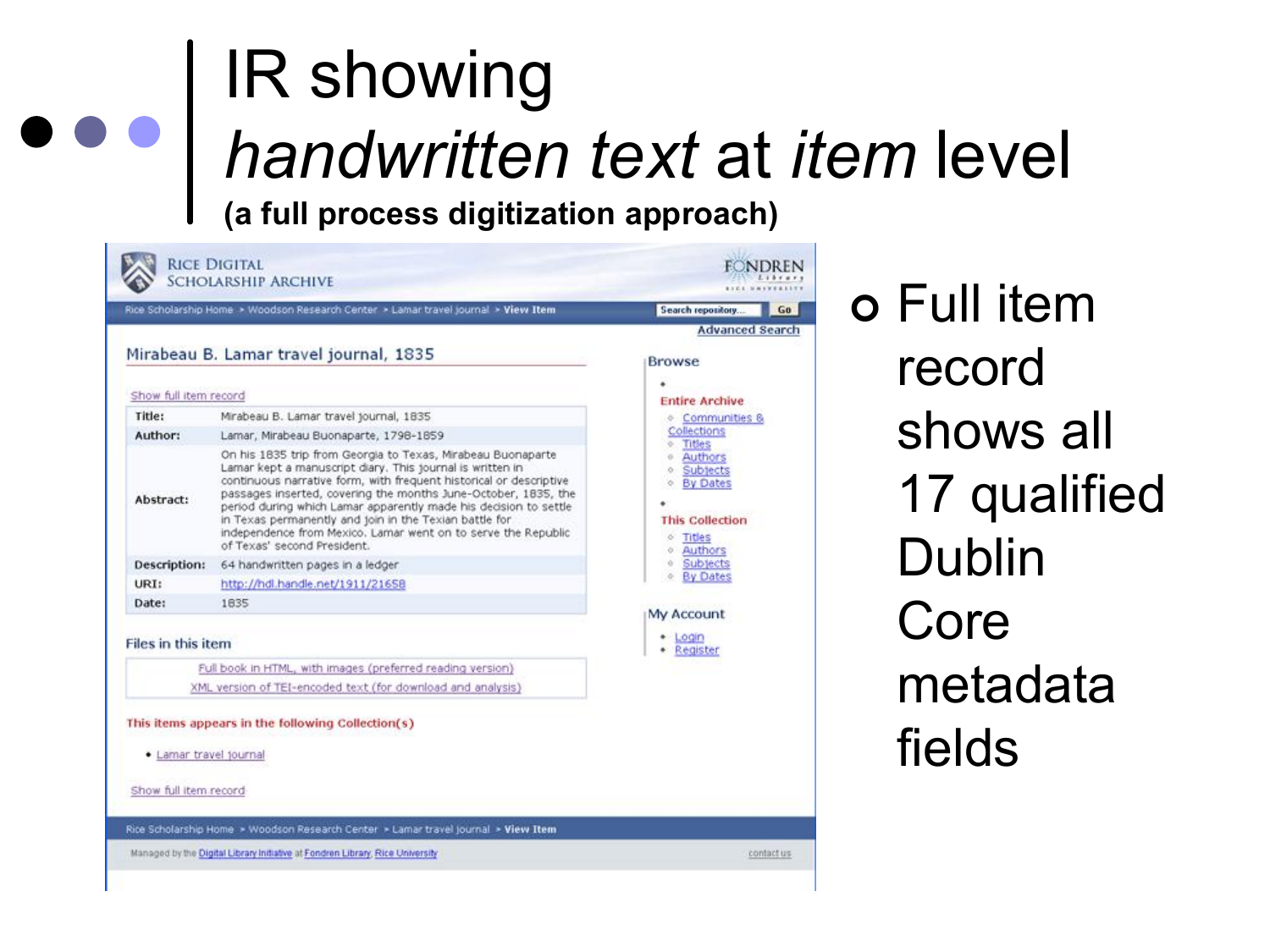### Full process for *handwritten text* at *item* level cont.: Transcribed text, marked up in TEI/XML, shown in HTML



Journal, J.

 $\overline{z}$ 



Having resolved to visit Texas with a view of settling there, if pleased with the province, I left my place of residence, Columbus Georgia, on Monday 15<sup>th</sup> June 1835.

and without meeting with any occurrence of note, arrived in Montgomery on the evening of the 16<sup>th</sup>

I had three fellow passengers in the Stage, one of whom was a man from Texas, but who could doubtless have given me much information which I desired, but he was to my eye so unprepossing a personage that I was not disposed to contract any acquaintance with him, and chose rather to loose the knowledge which I might gain from him than encounter the annoyance of his familiarity. Another passenger was a gentleman of the United States Army by the name of McKenzie, with the rank, I should suppose of Captain; a man of good sense, politeness and hansome attainments[.] He was one of the number sent to Fort Moultrie for the purpose of draggooning South Carolina out of her rights and overawing her into submission to intolerable outrage & wrongs, but I believe he had no heart for the infernal job, and would

In web presentation, this thumbnail page image opens to full screen

 $\overline{2}$ 

doubtless have resigned his commission in disgust rather than have proceeded to any violence against the injured and insulted State. He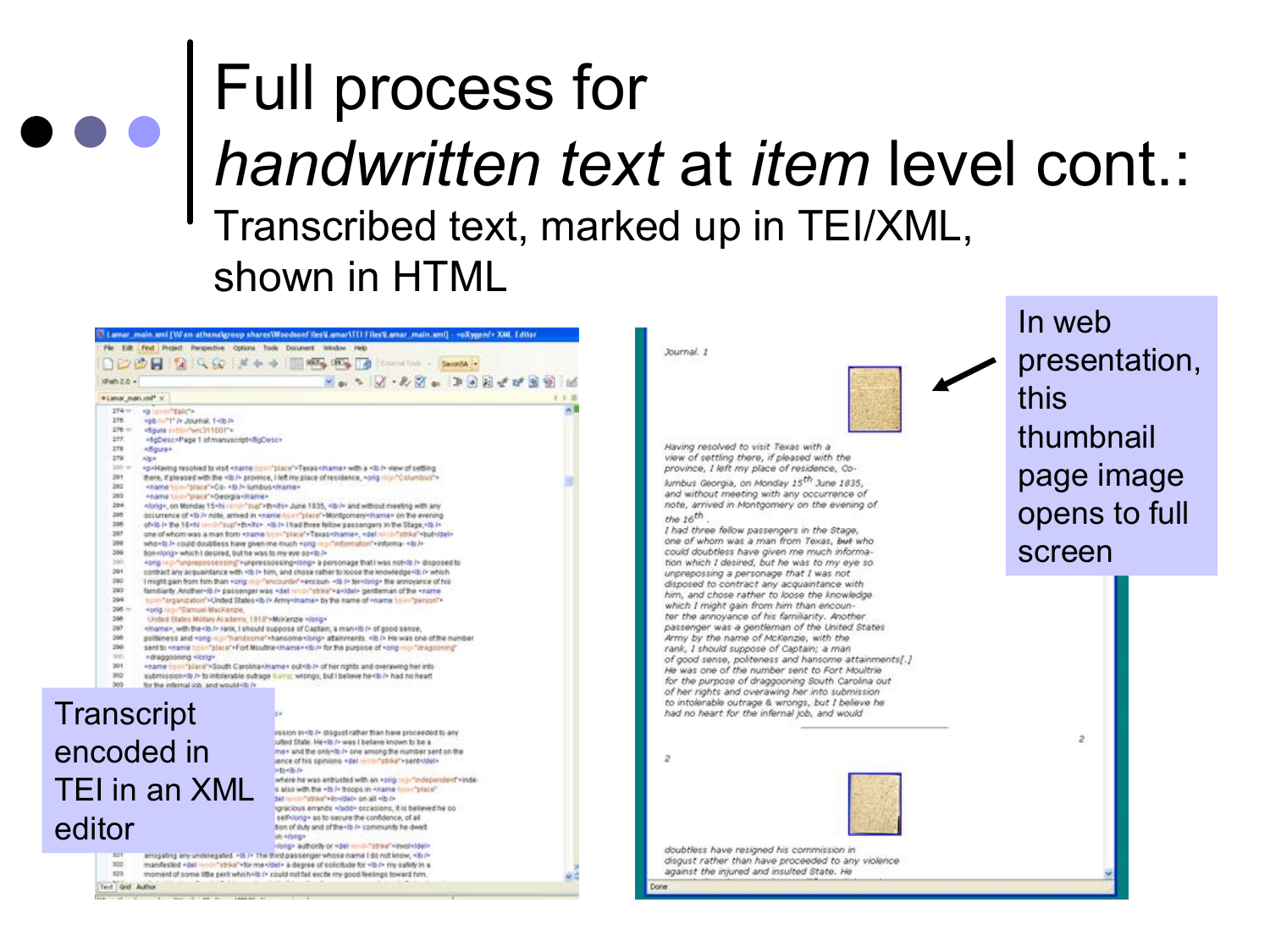## **Full process digitization for** *photographs* **at** *item* **level**

- ¢ Item level Dublin Core full metadata
- o Full color 600 dpi TIFF master on high-end scanner at lab, showing front and back of image
- ¢ Posted in our IR and linked from EAD finding aid
- ¢ example URL:

http://scholarship.rice.edu/handle/1911/9236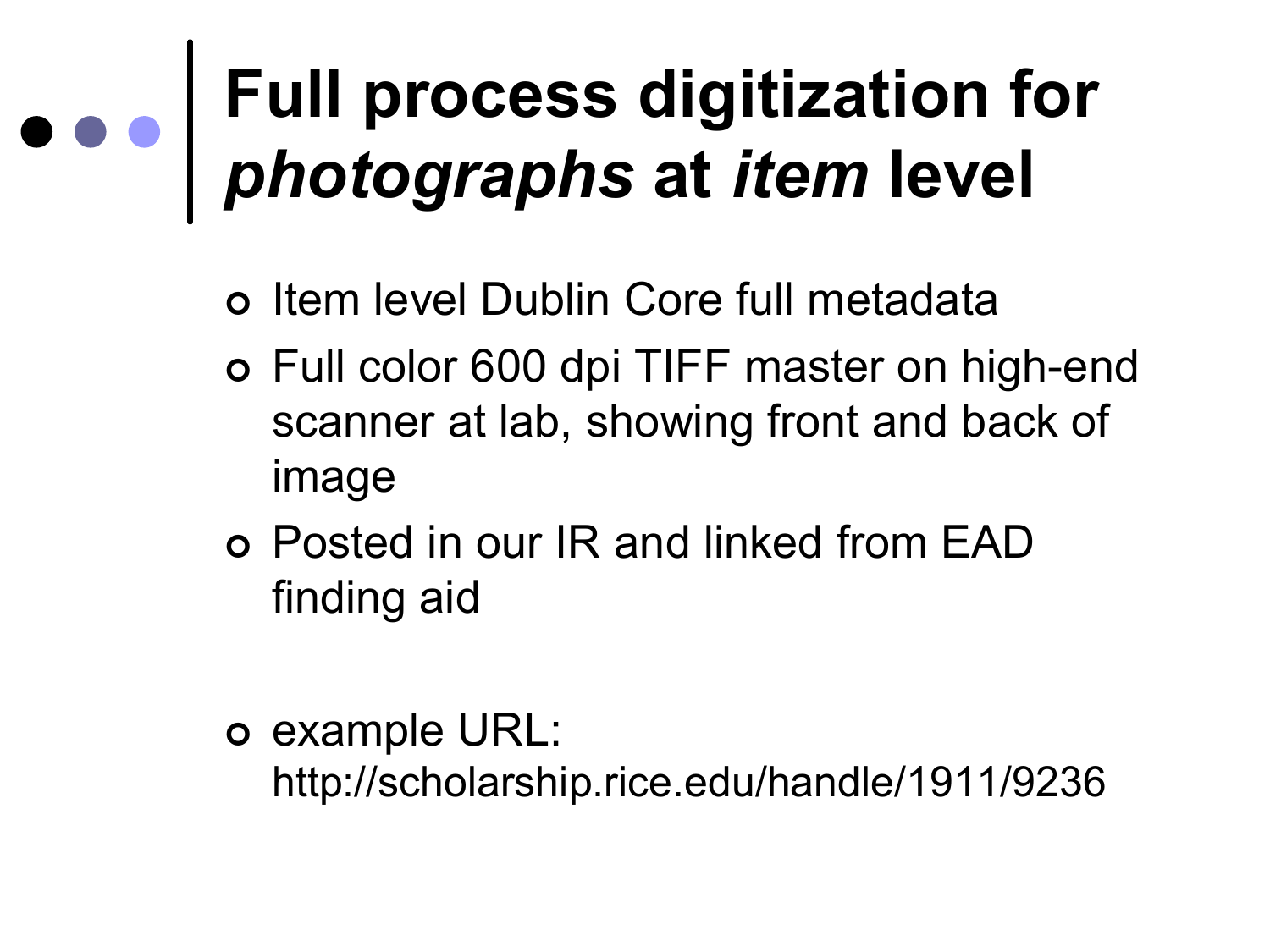### IR showing a *photograph* record at *item* level **(a full process digitization approach)**

#### Show full item record

| Author:<br>Mexico. Tesoreria de la Nacion.<br>This piece of Texan currency, printed for Stephen F. Austin's colony<br>in 1823 when Texas was still a territory of Mexico, represents part<br>of the transition that took place after Mexico declared its<br>independence from Spain in 1821. The first side of the currency is<br>actually an outdated Papal buil that was printed in 1784 while Mexico<br>was still firmly under Spanish control. It makes reference to a recent<br>decree from Madrid that Catholics could now eat egg and mik<br>products except during Holy Week and that, in exchange for this<br>"indulgence," members of the church should contribute to a tax<br>that was to be used to fund a war against "infidels." The document<br>states that the amount of this tax was dependent upon the<br>position of the church member. Due to a severe paper shortage the<br>Abstract:<br>currency for the Austin colony was printed on the back of this<br>outdated bull after Mexico had declared its independence from<br>Spain, though this currency became quickly outdated as well.<br>Following the Mexican War of Independence, Agustin de Iturbide<br>proclaimed the Plan de Iguala, which declared Mexico to be<br>independent of Spain and established the Mexican Empire in 1821.<br>However, when the second side of this currency was printed just<br>two years later, the Mexican Empire had already dissolved and the<br>Iberal-controlled Mexican Congress had disavowed the conservative<br>Plan de Iguala and was working to establish the 1824 Constitution<br>of Mexico. The printing on the second side of this document, then,<br>represents an interim moment in the government of both Texas<br>and Mexico.<br>Printed document, 1pp. Very early currency for Austin's colony and<br>Description:<br>Mexico. Due to a severe paper shortage, the currency was printed<br>on the reverse of an out-dated papal bull.<br>URT:<br>http://hdl.handle.net/1911/9236<br>1823<br>Date: | Title: | Texas currency: Diez pesos |
|------------------------------------------------------------------------------------------------------------------------------------------------------------------------------------------------------------------------------------------------------------------------------------------------------------------------------------------------------------------------------------------------------------------------------------------------------------------------------------------------------------------------------------------------------------------------------------------------------------------------------------------------------------------------------------------------------------------------------------------------------------------------------------------------------------------------------------------------------------------------------------------------------------------------------------------------------------------------------------------------------------------------------------------------------------------------------------------------------------------------------------------------------------------------------------------------------------------------------------------------------------------------------------------------------------------------------------------------------------------------------------------------------------------------------------------------------------------------------------------------------------------------------------------------------------------------------------------------------------------------------------------------------------------------------------------------------------------------------------------------------------------------------------------------------------------------------------------------------------------------------------------------------------------------------------------------------------------------------------------------------------------------------|--------|----------------------------|
|                                                                                                                                                                                                                                                                                                                                                                                                                                                                                                                                                                                                                                                                                                                                                                                                                                                                                                                                                                                                                                                                                                                                                                                                                                                                                                                                                                                                                                                                                                                                                                                                                                                                                                                                                                                                                                                                                                                                                                                                                              |        |                            |
|                                                                                                                                                                                                                                                                                                                                                                                                                                                                                                                                                                                                                                                                                                                                                                                                                                                                                                                                                                                                                                                                                                                                                                                                                                                                                                                                                                                                                                                                                                                                                                                                                                                                                                                                                                                                                                                                                                                                                                                                                              |        |                            |
|                                                                                                                                                                                                                                                                                                                                                                                                                                                                                                                                                                                                                                                                                                                                                                                                                                                                                                                                                                                                                                                                                                                                                                                                                                                                                                                                                                                                                                                                                                                                                                                                                                                                                                                                                                                                                                                                                                                                                                                                                              |        |                            |
|                                                                                                                                                                                                                                                                                                                                                                                                                                                                                                                                                                                                                                                                                                                                                                                                                                                                                                                                                                                                                                                                                                                                                                                                                                                                                                                                                                                                                                                                                                                                                                                                                                                                                                                                                                                                                                                                                                                                                                                                                              |        |                            |
|                                                                                                                                                                                                                                                                                                                                                                                                                                                                                                                                                                                                                                                                                                                                                                                                                                                                                                                                                                                                                                                                                                                                                                                                                                                                                                                                                                                                                                                                                                                                                                                                                                                                                                                                                                                                                                                                                                                                                                                                                              |        |                            |

#### Files in this item

| <b>Files</b>     | <b>Size</b> | Format     | View       |
|------------------|-------------|------------|------------|
| aa00015_0001.1pg | 140.9Kb     | image/jpeg |            |
| aa00015_0002.tpg | 174.8Kb     | image/jpeg |            |
|                  |             |            | Need help? |

¢ The full item record shows 17 qualified Dublin Core metadata fields

¢ Notice front and back of image are presented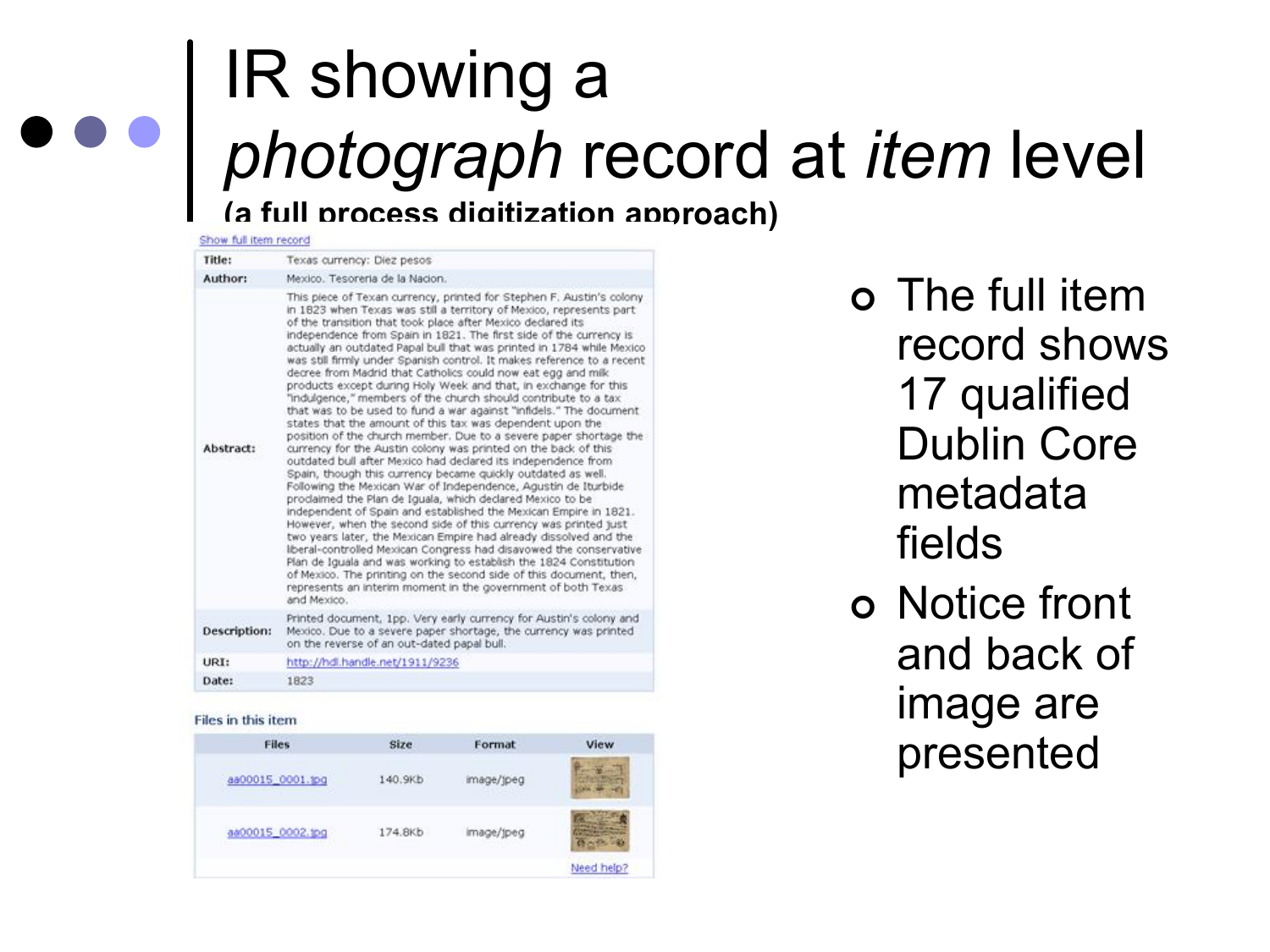## Pros and cons of item level full process digitization

#### ¢ Pros

- Makes item very discoverable
- Benefits research community, particularly in example of handwritten text becoming fulltext searchable
- ¢ Cons
	- Extremely resource intensive
	- Lots of time spent on one object means no time for many, many others  $\frac{1}{x}$  so the selection of individual items must be well done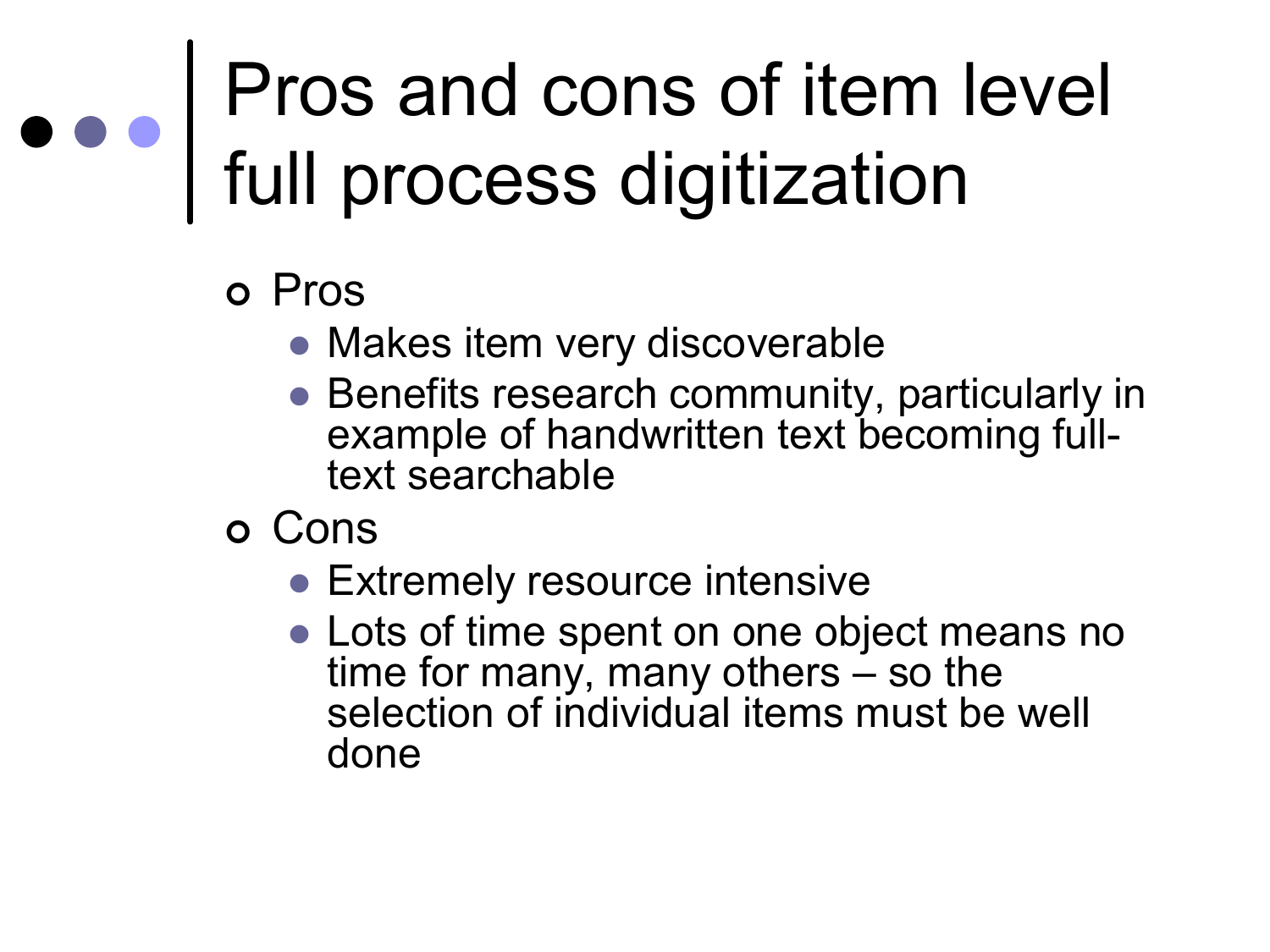# e e conclusions

¢ The user communities expect that archives will digitize and share as much of their collections as they can.

¢ Looking realistically at resources needed for item level full process digitization it becomes clear *that this cannot be our only approach*.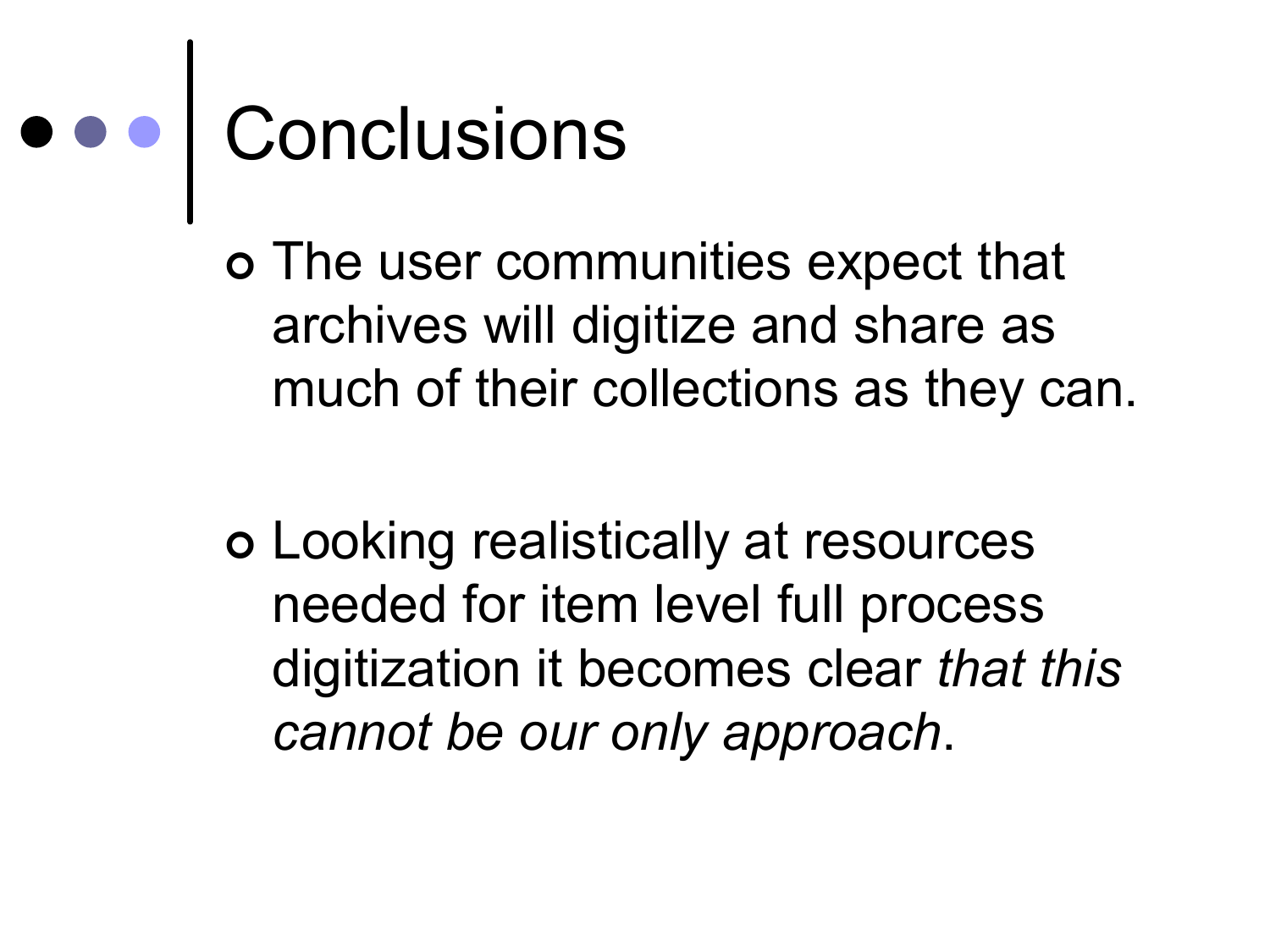# Conclusions

- ¢ Just as there is a wide spectrum of processing approaches, there is a wide spectrum of digitization approaches.
- ¢ You develop your digitization approach by choosing
	- scan quality
	- amount of metadata
	- mode of delivery.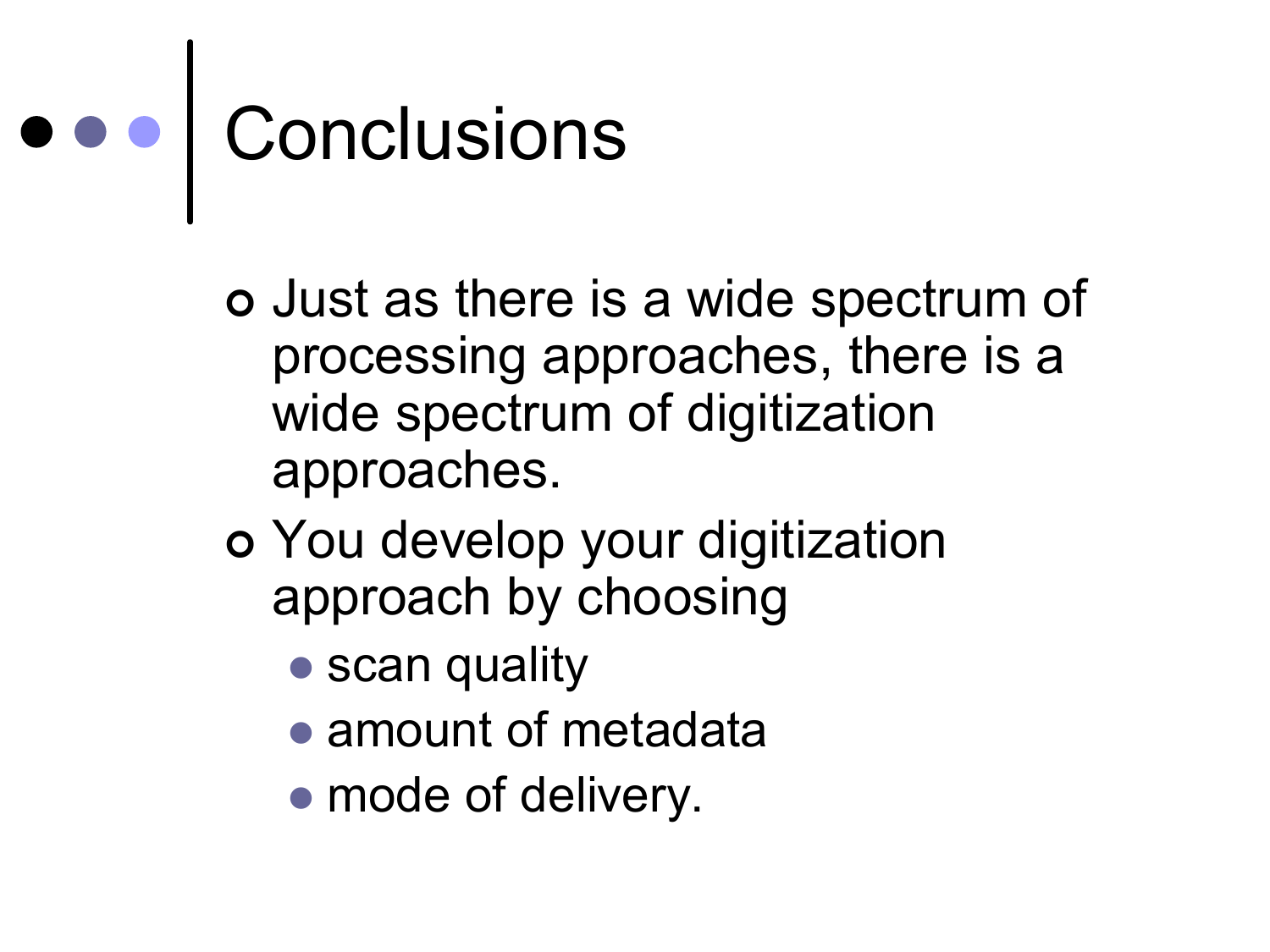Decide what your repository's variety of digitization approaches may be, but consider making minimal processing digitization your default approach.